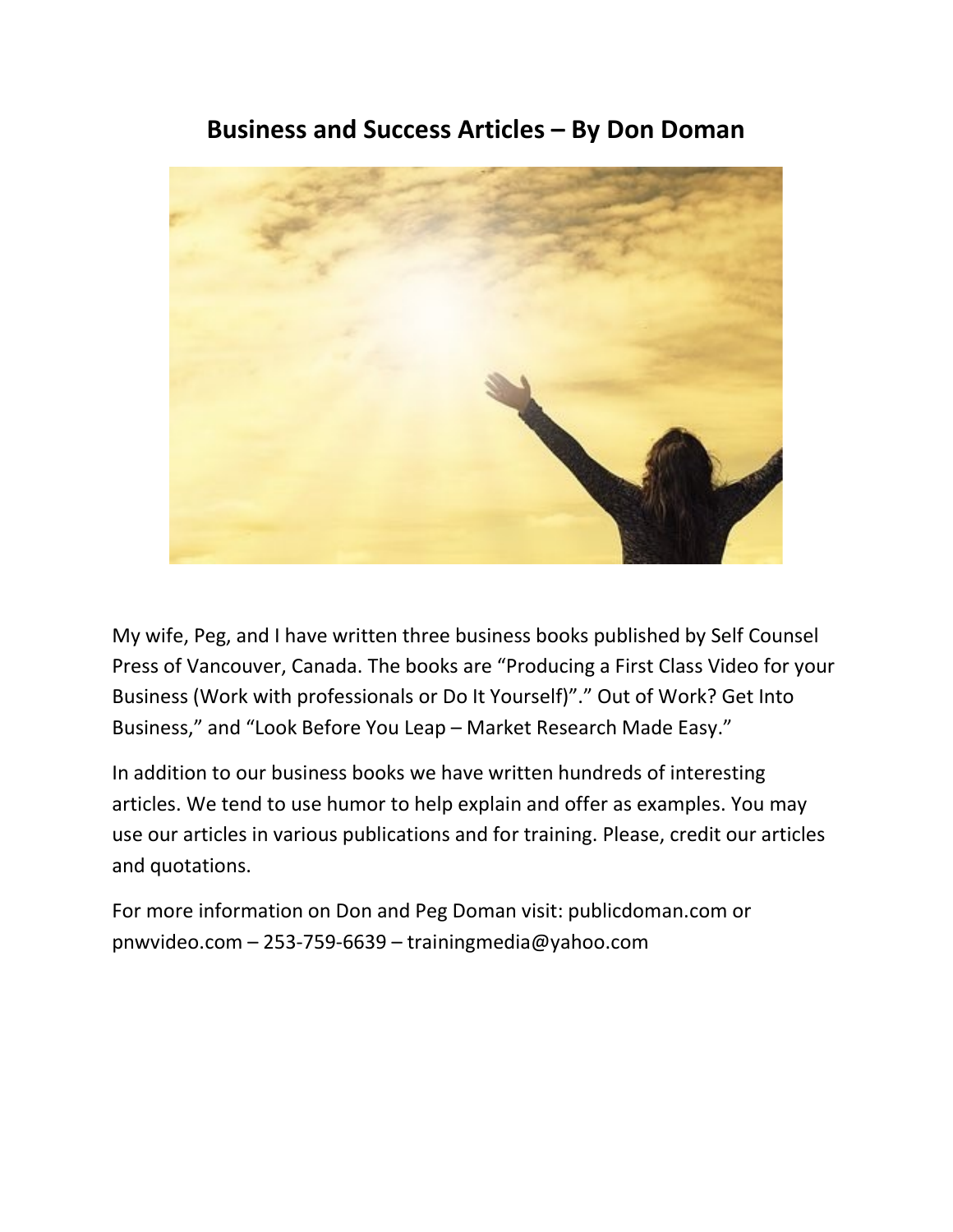## List of Business and Success Articles:

- 1. Delivering Customer Service to the Doorstep Page # 3
- 2. Happy Cows Produce More Milk and Happy Workers Produce More Everything – Page #4
- 3. Where Everybody Doesn't Know Your Name Page #5
- 4. The Ice Cream Man's Top Ten Sales Techniques Page #6
- 5. Dreaming and Ignoring Bubble Popping Questions Page #8
- 6. Don't Hate the Player, Hate the Game Page #9
- 7. Learning about Presentations from Robin Williams Page #10
- 8. The Pursuit of Happyness and Getting Hired Page #12
- 9. Ambush, Dogfights, and Empowerment Page #13
- 10.Doing What It Takes for a Team Win Page #14
- 11.Setting Records and Attaining Lasting Achievement Page #16
- 12.Getting Back the Lost Client in Six Steps Page #18
- 13.Five Attributes of Entrepreneurs Page #19
- 14.Life is Like a Carwash Page #21
- 15.The King of Queens and a Horrible Business Idea Page #22
- 16.Bargain Hunt: Listening to the Experts Page #23
- 17.Success: Can You Spell That Without Any S's? Page #24
- 18.Following Flawed Leaders Page #26
- 19. When You're Extraordinary, You Gotta to Do Extraordinary Things Page #28
- 20. The Wiley Coyote is the Acme of Success Page #30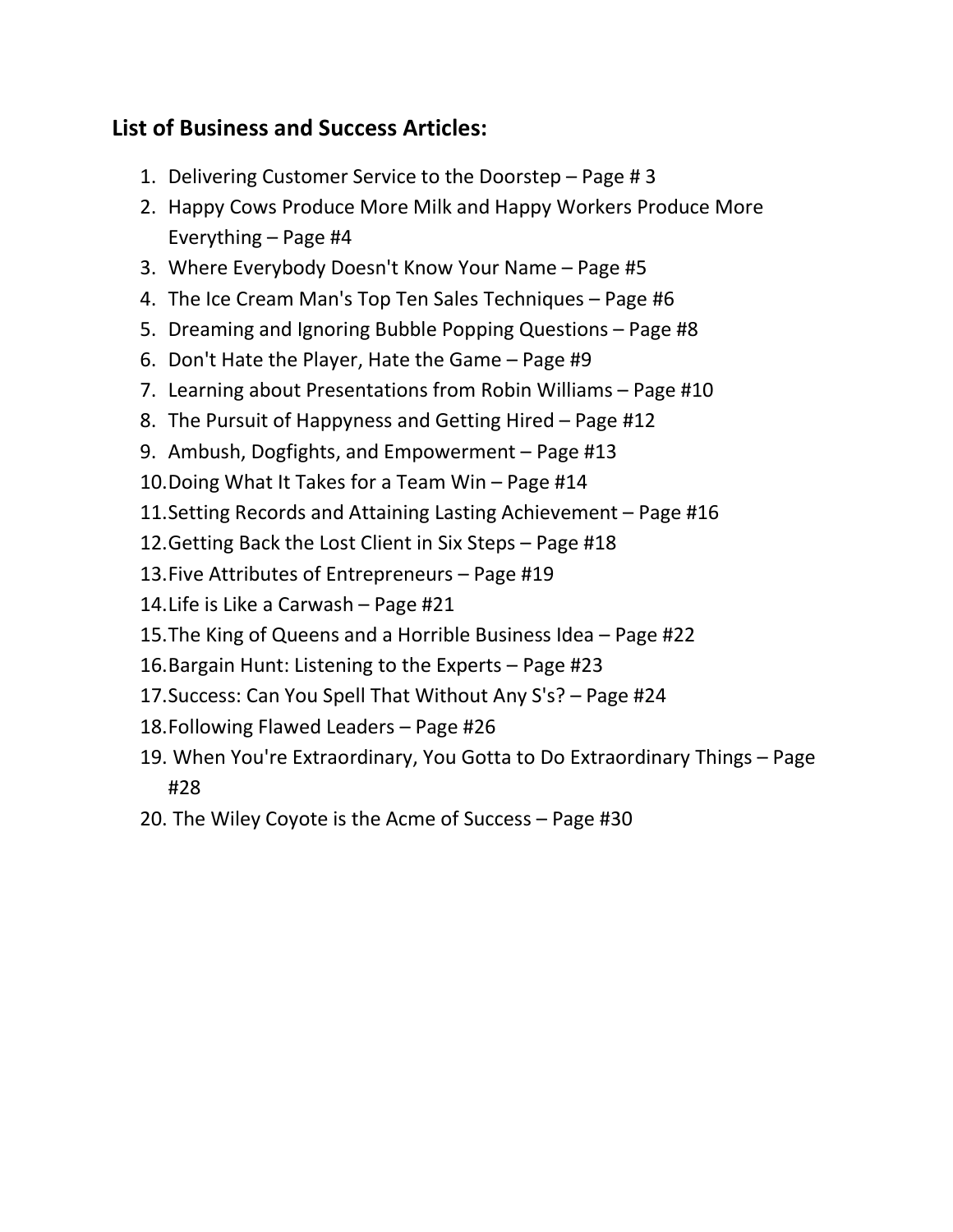#### Delivering Customer Service to the Doorstep

By Don Doman

At its core, customer service is common sense: what's best for the customer. This goes for must interactions within organizations and in facing the public. It's a simple fact.

Let's take my morning newspaper for example. Recently I ordered the morning newspaper from a neighboring city. It's delivered right to my doorstep. And that is the problem. My local paper is delivered first. The delivery person walks up to my storm door, opens it and drops the newspaper on the welcome mat. I come along later open the door, bend down and pick up the paper.

With the new delivery, the paper is dropped on my steps immediately outside the storm door. This is okay. I can easily walk an additional three feet from the front door to the storm door and open it, bend down and pick up the paper. The problem, however, is the fact that the paper is dropped in the most inconvenient spot: either right in from of the storm door, or to left of the door.

When the paper is dropped in front of the storm door, it's pushed down the steps as I open the door. The means that I have to open the door, go outside, and step down the stairs to pick it up. If the paper is dropped to the left of the door, again I have to open the strom door and step down the stairs and reach around the door to retrieve it. If the newspaper was merely placed on the right side of the storm door, then I could open the storm door a crack, bend down, reach out and pick it up. This should all boil down to a simple question by the delivery person of what is best or easiest for the customer. Currently a decision is being made every morning, and its always the wrong decision, so it makes me wonder.

I know this sounds petty, but it happens every day . . . every single day . . . each day of the week. If I ever see the delivery person I will point this problem out. However, this is not such a huge problem to involve the newspaper delivery company, but obviously it does bother me as a customer. And it just doesn't make sense.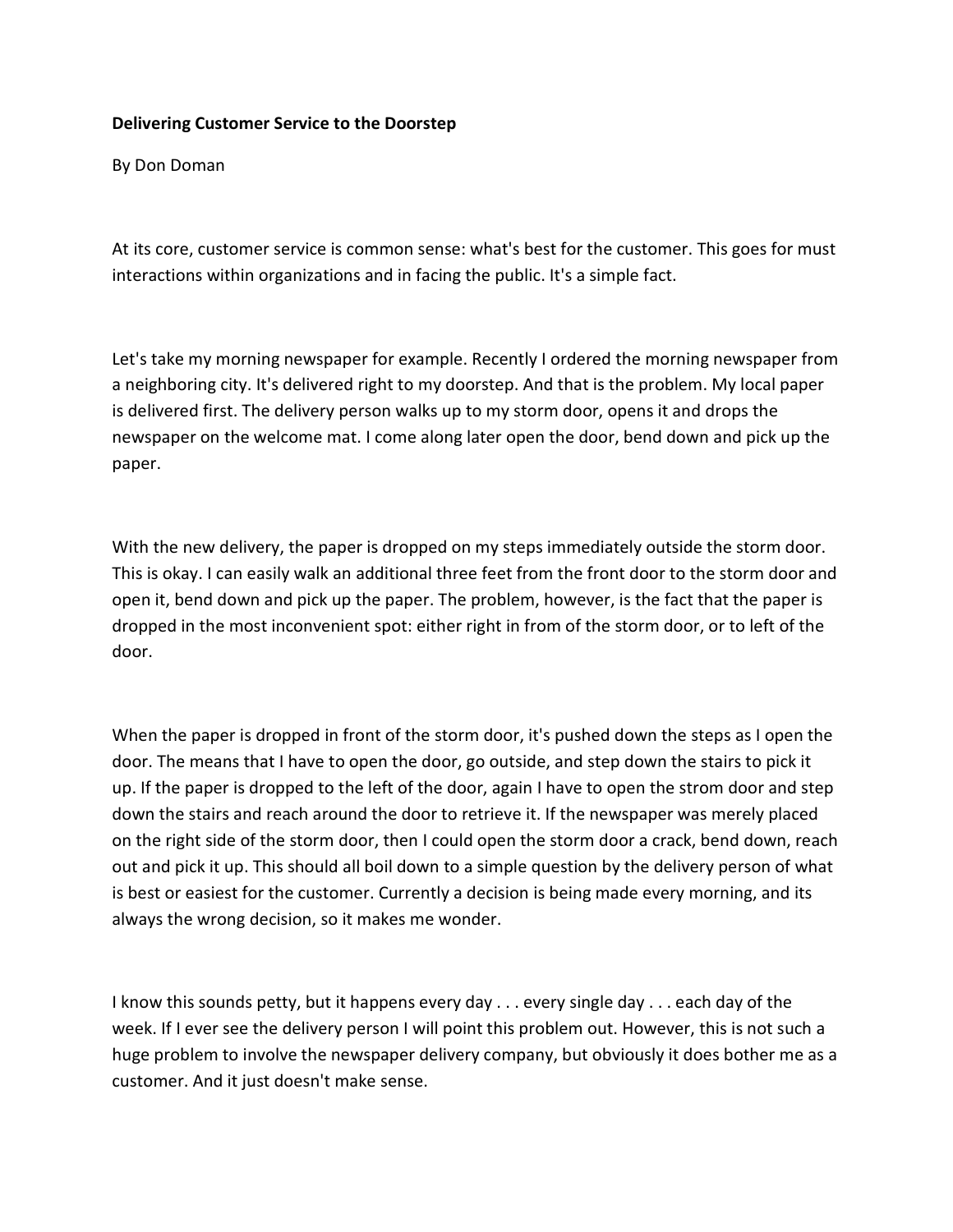Good customer service always makes sense, whether it means acknowledging the a waiting person in line at the counter, being pleasant over the phone, letting a diner know that their order is coming up in a couple of minutes or delivering the morning newspaper. We all need to consider what is best for the customer. It is that simple.

#### Happy Cows Produce More Milk and Happy Workers Produce More Everything

#### By Don Doman

I recently watched a program on the Science Channel. The focus was animal behavior and their feelings. One of the studies was about cows. The conclusion was that cows who were happy or contented with their handler produced more milk. Handlers that were calm, patted the cattle, and exhibited kindly and friendly behavior resulted in higher production.

This is not the first study of feelings and behavior of cows. Dr. Donald Broom, professor of Animal Welfare in Cambridge's Department of Clinical Veterinary Medicine challenged cows with situations requiring them to think and make decisions in overcoming a set of obstacles. As the cows succeeded, "their brainwaves showed excitement, their heartbeat went up," the report showed. They liked challenges.

In another study Psychologists at the University of Leicester, UK, played music of different tempos to herds of cattle. The results? "Beethoven's Pastoral Symphony and Simon & Garfunkel's Bridge Over Troubled Water were a big hit in the milking shed." Easy listening produced more milk than fast-paced rock and roll. There is a direct relationship between friendly handlers, music, and work. Reducing stress usually produces healthier and happier workers and they in return produce more work for their efforts.

In a Gallup pole of two millions workers from 700 organizations found that "the length of an employee's stay in an organization is largely determined by his relationship with his immediate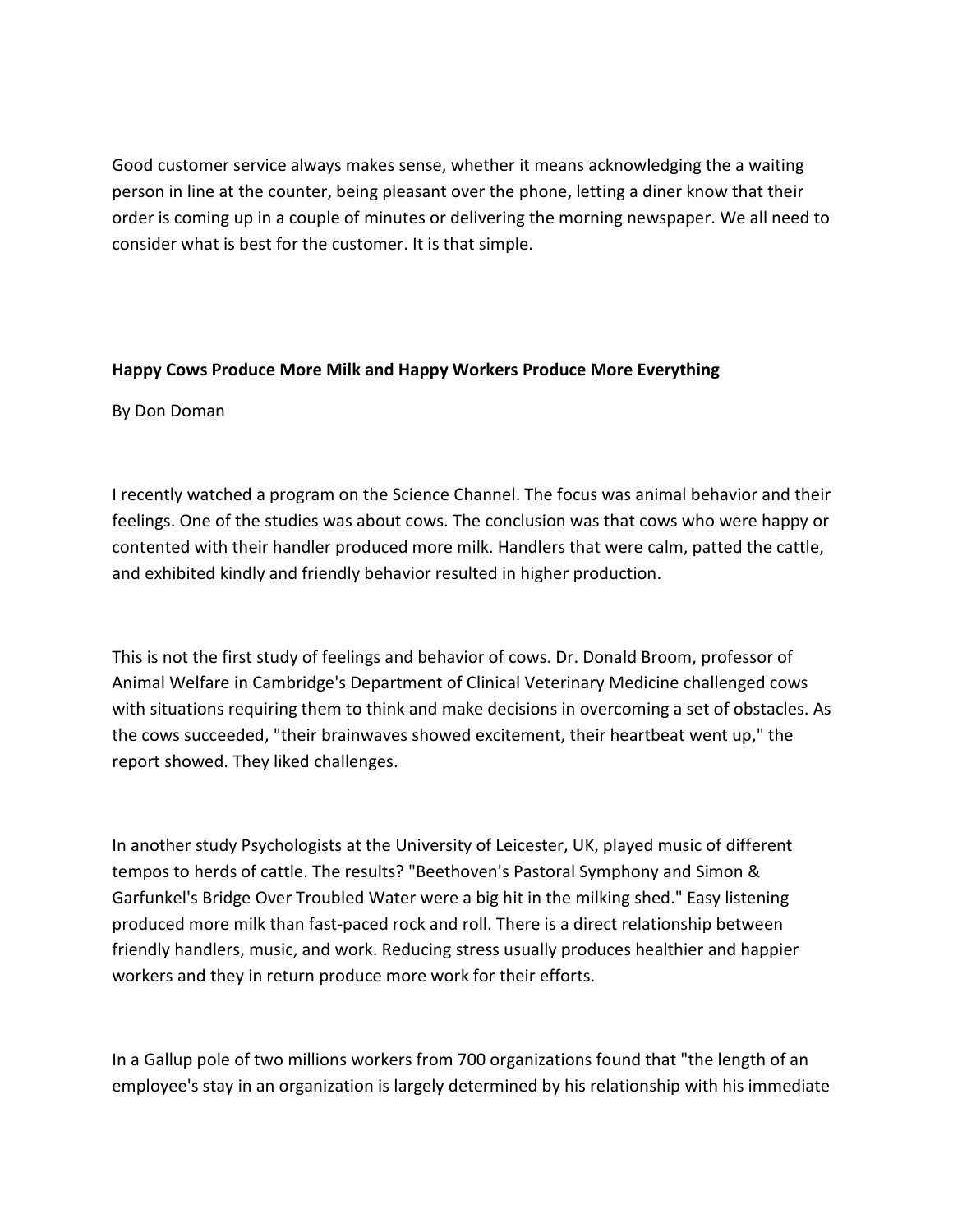supervisor." Contented workers continued working for a supervisor he or she liked, however 46% quit if they didn't like their supervisors. I guess the difference between cows and workers is that cows can't quit and look for different handlers.

Contented workers are developed by trust, expectations and challenges, and responses by their supervisors. Supervisors that provide praise for a job well done, usually end up with employees returning the favor by producing more jobs done, well. In other words if we appreciate how we are being handled or cared for, we produce more milk.

Some organizations might milk this information for all its worth, but organizations that form a bond with management and employees should expect the cream of the crop and "butter" relationships.

## Where Everybody Doesn't Know Your Name

By Don Doman

The owner of a popular restaurant entered the banquet room and "glad handed" several of the guests. It was a wedding rehearsal dinner. He looked over at my table and beamed and said, "Pastor, it's always nice to see you. Are you marrying the happy couple?" I smiled and said, "Joe, how are you doing? No, I'm the brother of the bride tomorrow." He came over and shook my hand and then continued on with some jokes and wished everyone well. It was a nice gesture.

The only thing wrong with the scenario is the fact that I am not a pastor. Joe knows my face, but probably couldn't come up with my name from even a short list. He just knows he knows me. That's fine. He recognizes someone from the community and makes them welcome. That's important. The guests glowed and felt a little more important, the host recognized one of the wedding party and went out of his way to wish the guests a good time . . . and they all did. I doubt anyone cared that he called me "Pastor." Some of the guests may have even assumed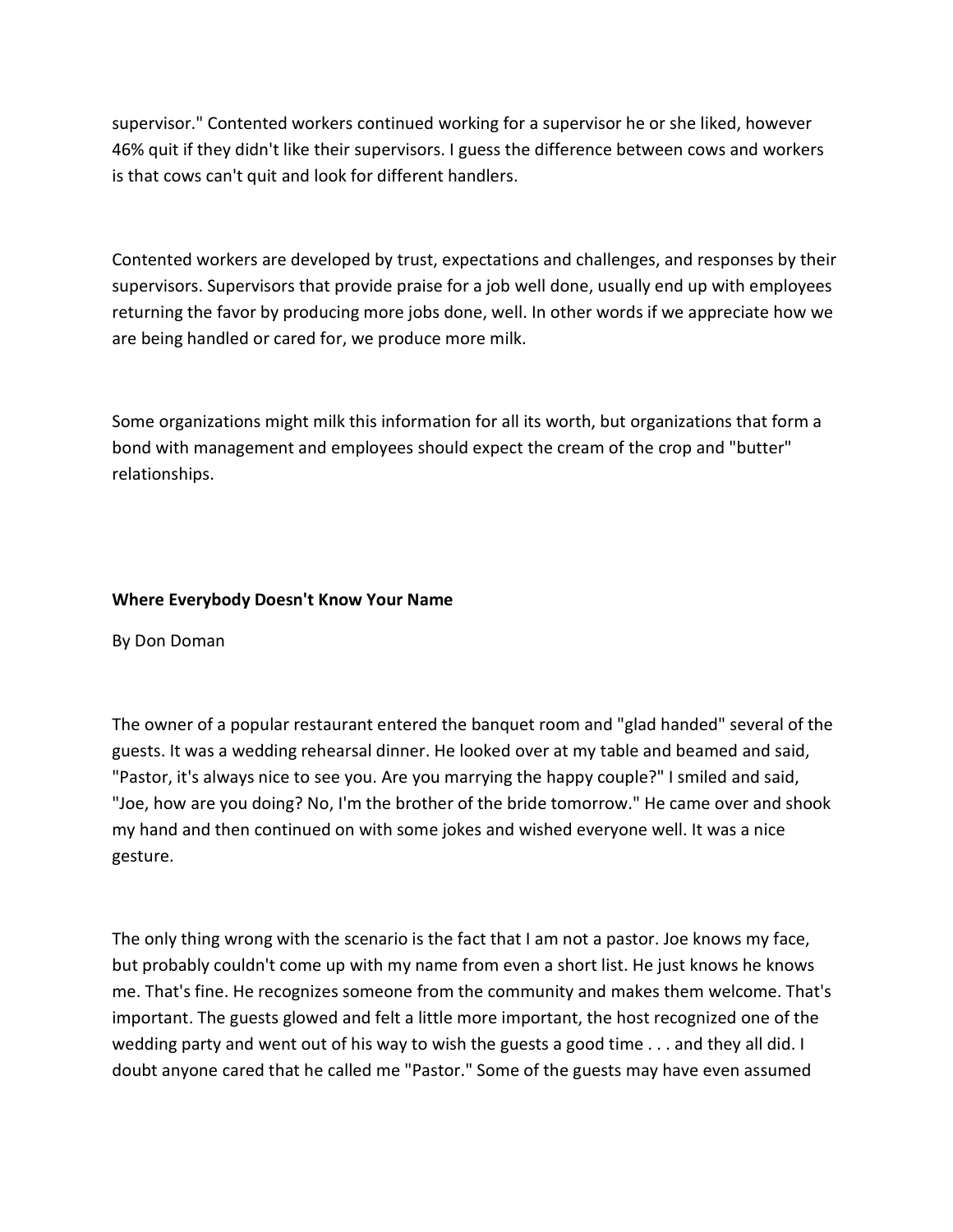that I was a pastor in my spare time, and I bet that most people didn't even hear what he called me. The name didn't matter.

Don't we all feel special when we are recognized? If you are being recognized because you are a client, it makes you feel valued and you want to return. Some businesses use shopping carts on their website, and that's how orders are placed and money is exchanged. It takes the personality out of doing business, but it doesn't eliminate the need for recognition nor the ability to do something about it. Even with shopping cart, purchasers leave their names, email addresses, company name, and location. This gives us the opportunity to still make connections AND make the customer feel recognized and appreciated.

If you have the chance look at online transactions, you can respond with a thank you note AND a comment. I have responded to people merely because I've always wanted to visit a certain location. Or maybe the local university is a possible opponent of one of my favorite schools from the Pacific Northwest. Sometimes a curt reply is the only result of an email from me, but other times I get information about a vacation spot, or a weather report, or even better I receive questions about my hometown, comments about a product I have supplied, or questions about another possible purchase from my company. Ah, communication and recognition . . . wrapped up in feeling special . . . just as if I really knew their name . . . and if more online transactions come in, maybe I will know the name tomorrow.

#### The Ice Cream Man's Top Ten Sales Techniques

By Don Doman

The little truck pulls onto your street with bells ringing and people come running with smiles on their faces. This is as true today as it has been for more than half a century. People love to see the ice cream man (man, woman, or person). Don't you wish the same thing happened every time someone knows you're nearby selling your product?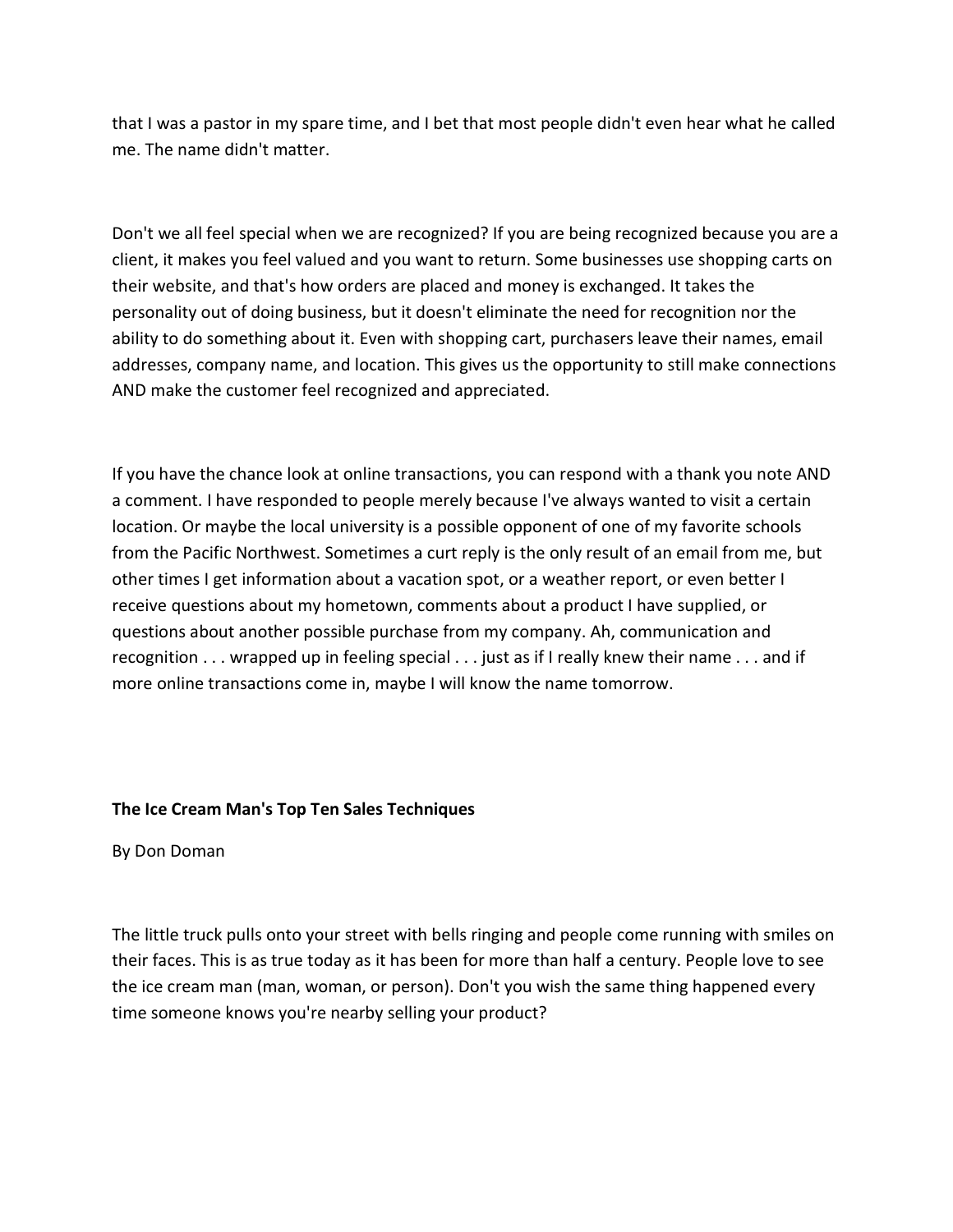Do people come running when you're in town or on their block? Do they merely put up with you and avoid you when they can? Sure, you say, selling ice cold popsicles and ice cream on a hot day is one thing, but selling your multi-faceted widget week after week is another. I agree timing is everything, but still . . . if you could bottle the customer service of the ice cream salesman, you might do better at selling your own products.

Here is what the Ice Cream Man has to offer:

They see someone come running and they stop what they are doing just for that customer.

They are as happy to see their customers as the customers are to see them.

They give each customer their full attention.

They recognize old customers and call them by name.

They make suggestions, even when the customer already knows what they want to order.

They deliver the product right then and there.

They know their product line and easily recommend something that will do the job as well if they don't have exactly what the customer is looking for.

They don't run down the competition or even mention them.

They use good taste to measure success.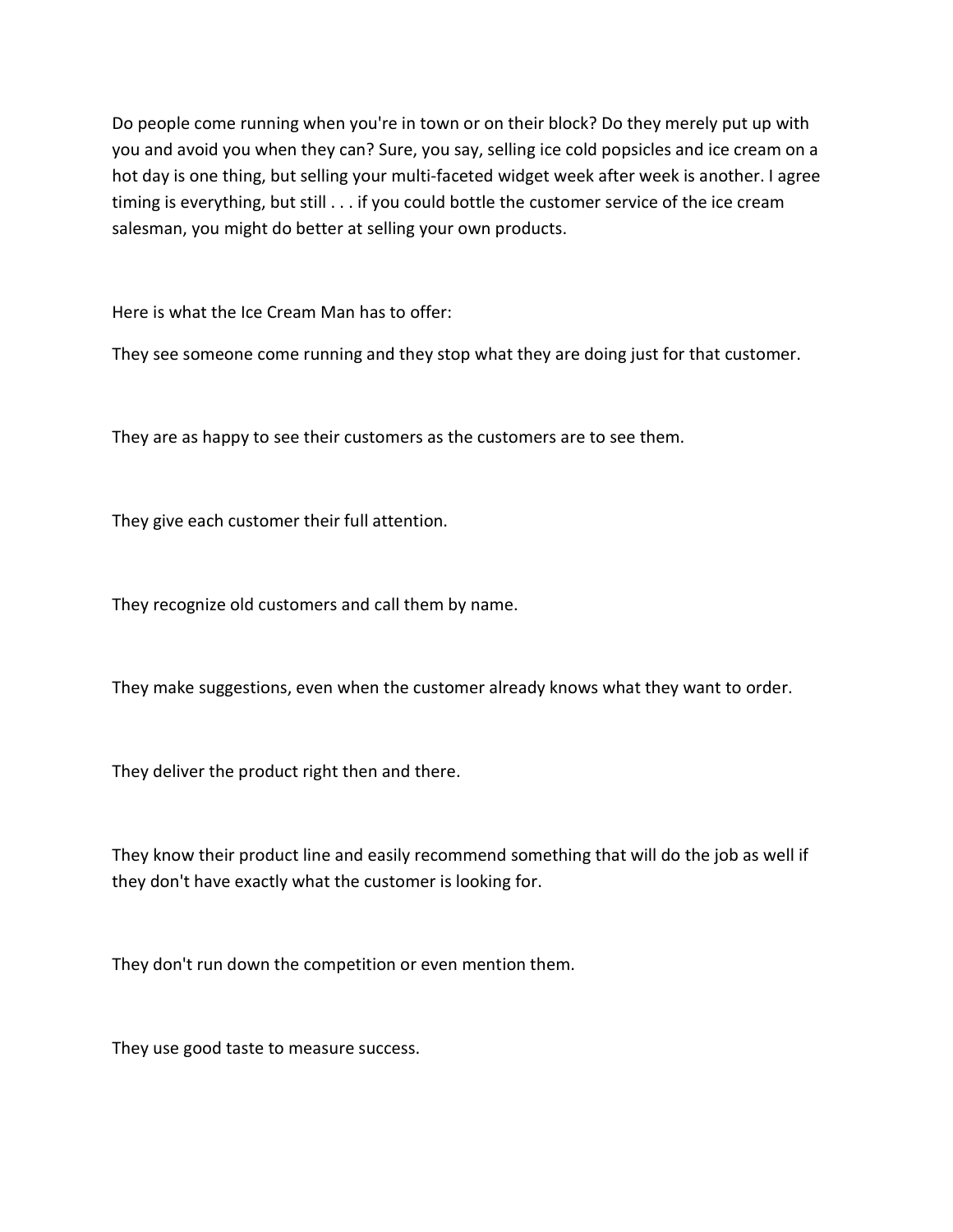They cater to enthusiastic people enthusiastically.

As always, it's a combination of product and salesmanship that matter to people. Think about the Ice Cream Man and how he uses attitude and customer service. For the ice cream salesman, it's a two-way street. If you want your customers to come running, you should be just as eager to run towards them.

## Dreaming and Ignoring Bubble Popping Questions

By Don Doman

In general conversation a young lady says "darling." Or you think she says it. Do you ask for clarification? In a crowded room you hear your name announced as the winner of a raffle? Does it take a while for the information to soak in that you won? Do you look around for confirmation? Ed Taylor is facing the same kind of predicament.

This professional jazz musician is walking around in love and his best girl has a classic hour glass figure . . . with skin, a golden perfection. However, this object of affection is not a woman, it's a Gibson hollow-body guitar - all the better to play Ed's brand of smooth jazz (edtaylormusic.com).

On his face Ed had that combination look of adoration and fear reminiscent of young love when he told me that the Gibson Guitar Corporation had given him this brand new guitar. It's everything he ever dreamed of, but the problem is . . . is the guitar really his? Is it on loan? Can he keep it? Has Gibson signed adoption papers? Have they taken him underwing? Have they become an official sponsor of Ed Taylor?

My viewpoint is always, "The Big Print giveth and the Small Print taketh away." Of course you are thinking why doesn't he just ask Gibson? Wouldn't that clear up any mystery? The answer is yes. But until he asks, his dreams are alive. His life is filled with possibilities. His love is in his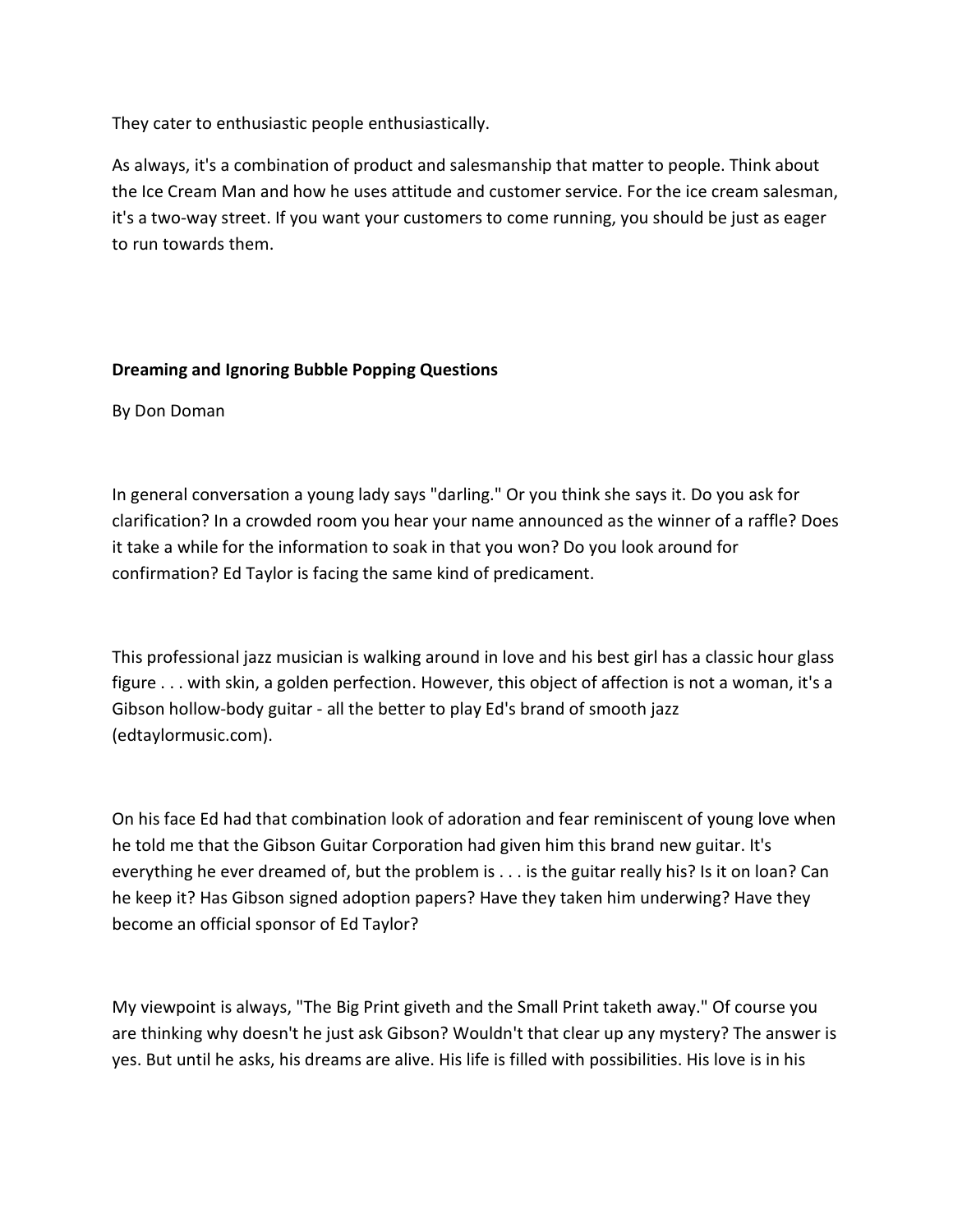arms forever, even if forever is only a couple of days. The wrong answer might return him to earth. How long can you hold on to a dream and put off reality? Many people do it forever.

My advice is grab it, hold it, cherish it, and above all make beautiful music together. Isn't that what young love and smooth jazz is all about, anyway?

## Don't Hate the Player, Hate the Game

By Don Doman

The greatest blues song of all times starts out with the lament, "I hate to see, that evenin' sun go down." Some say that the W. C. Handy wail is a precursor to another night alone and homeless on the streets of St. Louis. If you've ever experienced a winter in a mid-western city with relentless wind, freezing temperatures, and dark alleys offering no warmth or haven, then you can almost feel his pain . . . his blues . . . and his aching for a better tomorrow.

If you've never seen a mid-west winter or the streets of St. Louis, then perhaps Ed Taylor's (edtaylormusic.com) Don't Hate the Player will drive home that same feeling of dread and hope for a better day.

Ed Taylor's music is usually of the smooth jazz variety. And, it's often just an instrumental. Ed lets his music speak for him, but in some cases, perhaps, he wants to add his voice to make sure he's understood . . . completely.

In Don't Hate the Player, Ed mixes a nice slow funk and blues with his smooth jazz. Ed's lament isn't about the sun and being homeless, it's about people living just above that level - people living from paycheck to paycheck . . . struggling every day and every week as they try to support a family in America.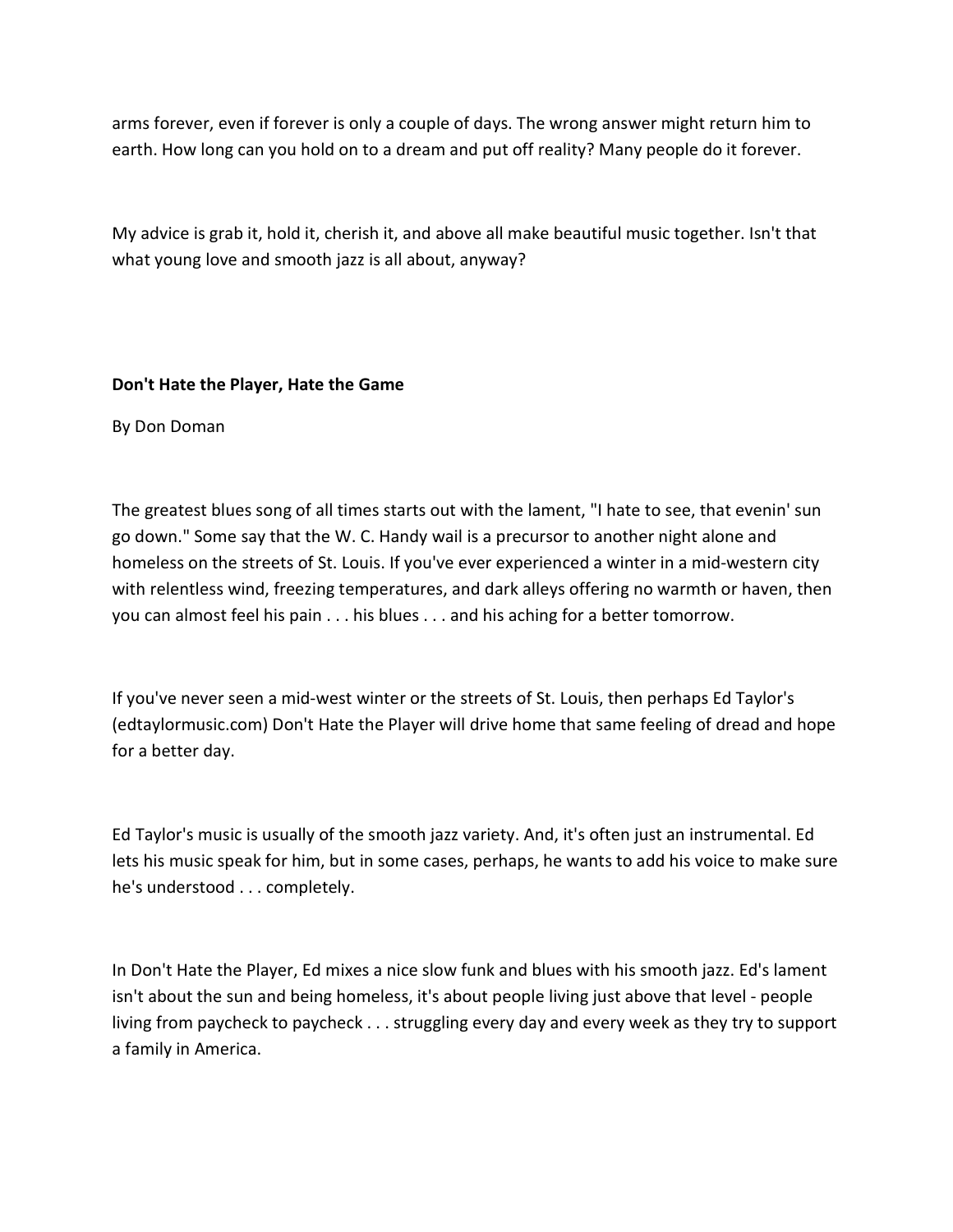"I've got five dollars in my money clip,

And I was supposed to buy my daughter some brand new shoes.

I know my wife is not going to be happy,

And I feel like a lowly fool."

Haven't we all been there? Haven't we all come up short and faced disappointed faces? Sometimes the worst thing to do is look in the mirror at the most disappointed face of all. Birthday presents, anniversary presents, and Christmas presents just add burden to backs already tired and bent from paying rent and putting dinner on the table.

Ed's philosophy is "Don't hate the player - hate the game." He says, "The game is all a poor man has, and even that is not secure." I like the advice. If we look at each day as a game, we may actually already be a winner. It let's us start off each day without the emotional baggage we ended with the day before. With the weight off our back, we can look forward to the new day and new challenges . . . but if we don't make it and that evenin' sun starts goin' down . . . hate the game.

#### Learning about Presentations from Robin Williams

By Don Doman

In the feature film RV, Robin Williams plays an advertising executive. His boss orders him around and it looks like Robin will be put out to pasture. Showing no respect to Robin, the boss orders him onto an assignment. To make a presentation in Colorado, Robin must cancel his family's vacation plans. Hawaii is out. An RV trip to the mountains is in. He is ashamed to admit to his wife and kids that the trip is anything but an attempt to reestablish some quality time in a family that has become fragmented.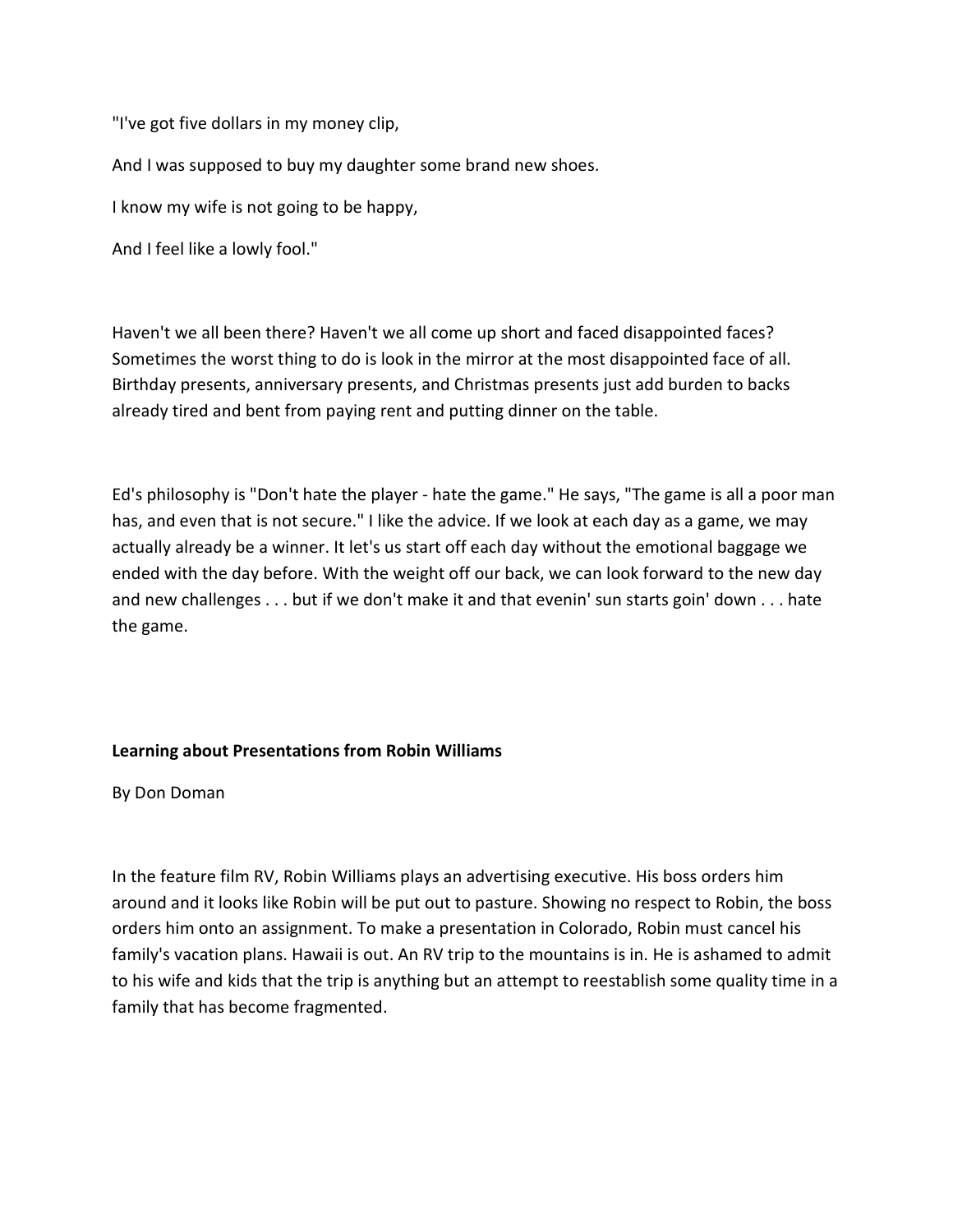Robin stays up at night writing the presentation and fires it off from a mountain peak when he is able to find a signal strong enough. He abandons his family to make the presentation and only then finds out that his boss has brought along a replacement for Robin. Robin is only a backup. The first-string guy fumbles and Robin must step in.

After meeting the clients and noticing their reactions to the first-string guy's emphasis on profits and money, Robin takes a different tact and talks about nostalgia, love and the environment. He saves the day, and the account.

Whenever I have to make a presentation, I always leave myself some wiggle room. I'll switch horses in mid-stream if I have to . . . and sometimes I even plan it that way.

Recently, I was to review a fund-raising video with a client. I played the rough draft version of the video they had approved. They were happy. They loved it. I could have walked away and finished the production, but instead I said, "But, that's not the video I recommend for your fundraising event." In editing, I had fallen in love with a single interview. I was unable to use any "soundbites" from that interview for the approved video, but with a few simple edits, I was able to use the interview itself as a heartfelt fundraising presentation. There was not a dry eye in the conference room after I played the video.

I was confident with both videos, but if the client had hated the first video, I would have redeemed myself with the second. The client loved them both. The interview video was played at the big fundraising event and they were both distributed on DVD and placed on the web. My budget was increased slightly and the client was extremely pleased with their two fundraising videos.

When making presentations, you must know your clients, you must listen to your clients and by all means you must watch your clients during the presentation. If you need to make adjustments, don't make them lightly. But if you sense that something else is needed to make the client happy, stay loose and try a little adjustment.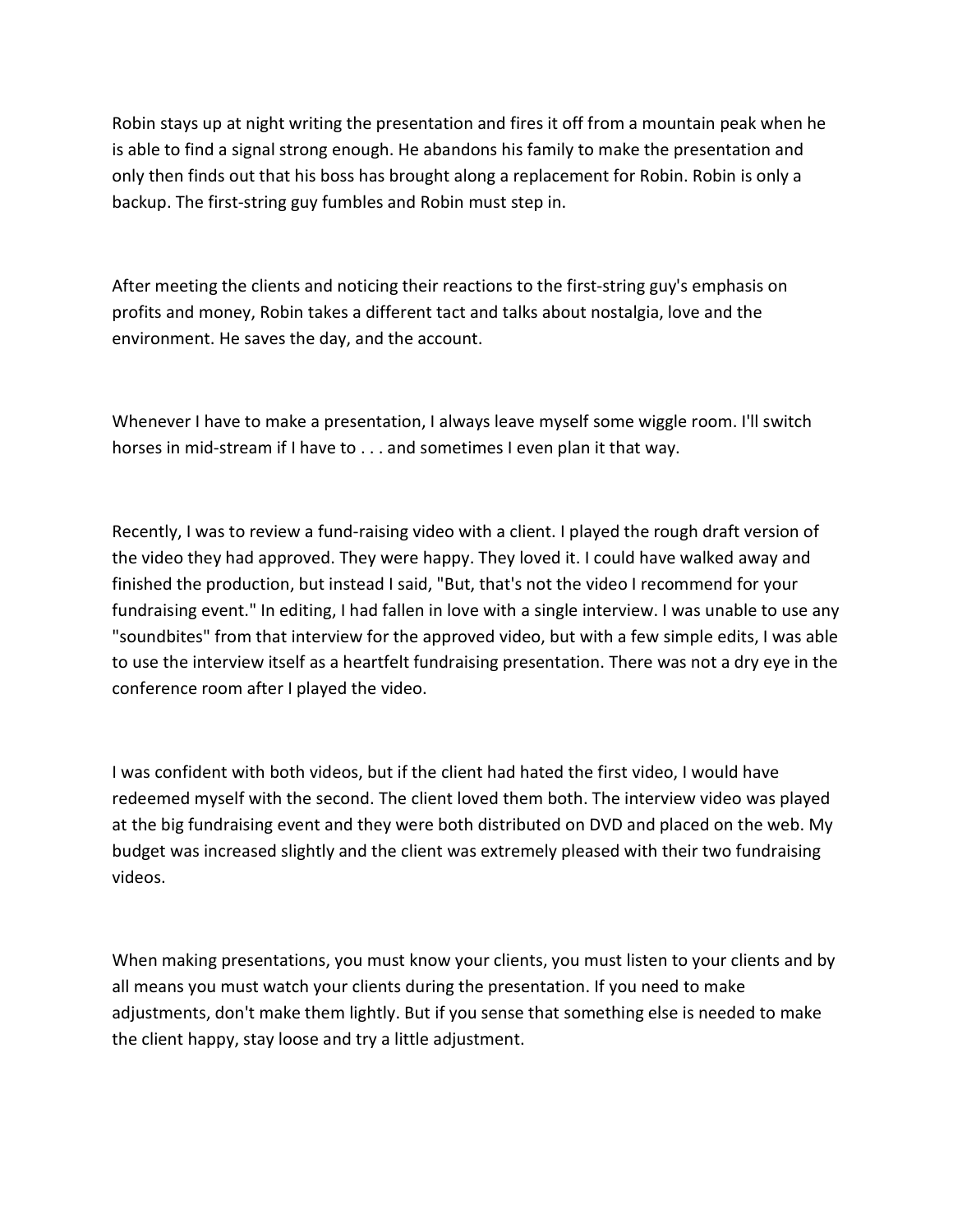#### The Pursuit of Happyness and Getting Hired

By Don Doman

If you are looking for a new job, you should prepare a great resume, read up on hiring and firing in the corporate world . . . and take in a movie.

In the feature film The Pursuit of Happiness, Will Smith plays Chris Gardner, a struggling single parent. Set in 1981, Chris is a salesman of a high-tech medical gizmo that most medical facilities can do without. Chris has no future selling these gizmos and he knows it. He can't pay his rent. He can't pay for childcare. He can't even pay his parking tickets. He's looking for a better job, a better product, and a better life. Chris sees an opportunity. He applies for a prestigious stock brokerage internship. It's a gamble. Only twenty applicants are selected from a huge file of wannabes. Chris doggedly pursues the job by searching out the manager who reviews the applicants. He is relentless and lands an interview. The night before the interview Chris is painting his apartment and is arrested for not paying his parking tickets. He writes a check, but must wait for the check to clear, just 45 minutes before his interview.

Shirtless and smeared with paint Chris rushes to his interview. Knowing that he is underdressed and looks without merit, he does what we should always do, anyway. He tells the truth. He is hired. His determination and of course his dress, while going after the job carry the day.

In an interview, you can forget all the flash and dash. What matters is the truth and your desire for the job. If your qualifications match up with those of the job and you look like you both can handle the job and want the job, you have a great advantage over those who are simply looking for a job.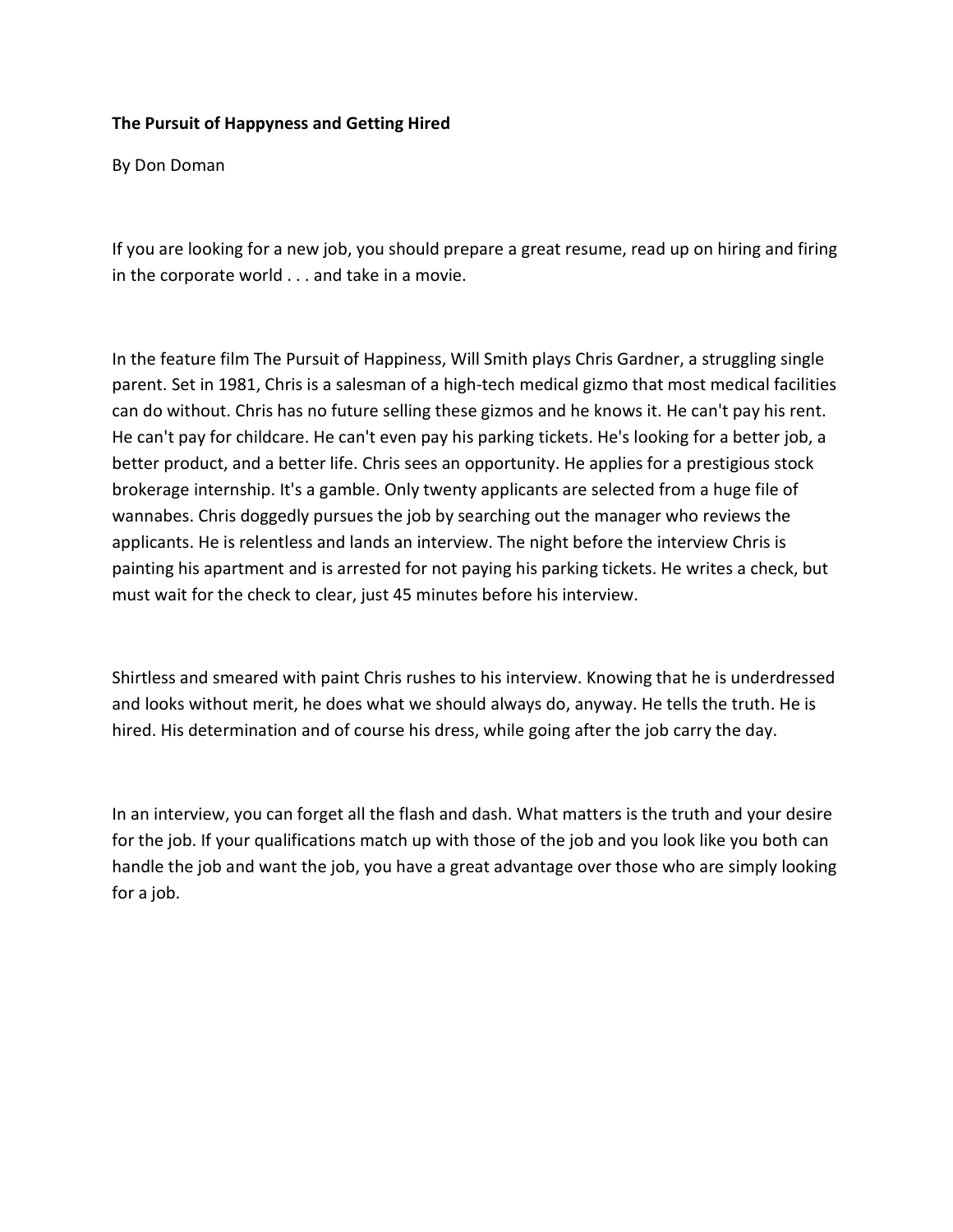#### Ambush, Dogfights, and Empowerment

By Don Doman

While watching a historical cable program called Dogfights I saw a great example of empowerment with individuals acting on their own skills and leadership abilities.

Robin Olds, a World War II Army Air Corps fighter ace, took over a fighter wing in Vietnam. His group flew the F-4 Phantom, designed for fighting enemy bombers. The F-4s had missiles, but no guns. Opposing them were Vietnamese pilots flying Russian MiG-21s, which were great fighter planes at high altitudes. They were equipped with a 30mm cannon as well as missiles. The MiG-21s were limited in number, but were devastating flights of American F-105 "Thunderchiefs". The F-105s sometimes called "Thuds," although designated as a fighter were really designed for low-level penetrate of enemy territory and dropping a single nuclear bomb. They were vulnerable to the MiG-21s.

Col. Olds realized the F-105 and the F-4 formations used the same approaches time after time. Intelligence and flight analysts in Hanoi became expert in identifying the more vulnerable F-105 "Thuds" from the F-4 Phantoms, from their radio frequencies and call signs. Olds came up with Operation Bolo, an airial ambush. He would fly a large F-4 formation using the same routes, altitude, and callsigns as the F-105s, hoping that the MiG-21s would be guided towards them, expecting to find Thunderchiefs, and when they realized the truth, it would be too late for them. To add to the delusión a radar scrambling pod, standard feature on the F105, was installed on the F-4s.

The first decoy flights flew under their false colors and were rewarded with MiG-21s. As soon as the MiGs realized they had been tricked they radioed headquarters for instructions. Headquarters did not respond with instructions, but rather kept sending up flights of MiGs. Without the empowerment the American pilots enjoyed the MiGs became easy prey.

Within twelve minutes seven MiGs were shot down. Credit goes to the technique of empowerment. The Amercian pilots reacted from their own perspective and were allowed to handle the situation in the best way they saw fit.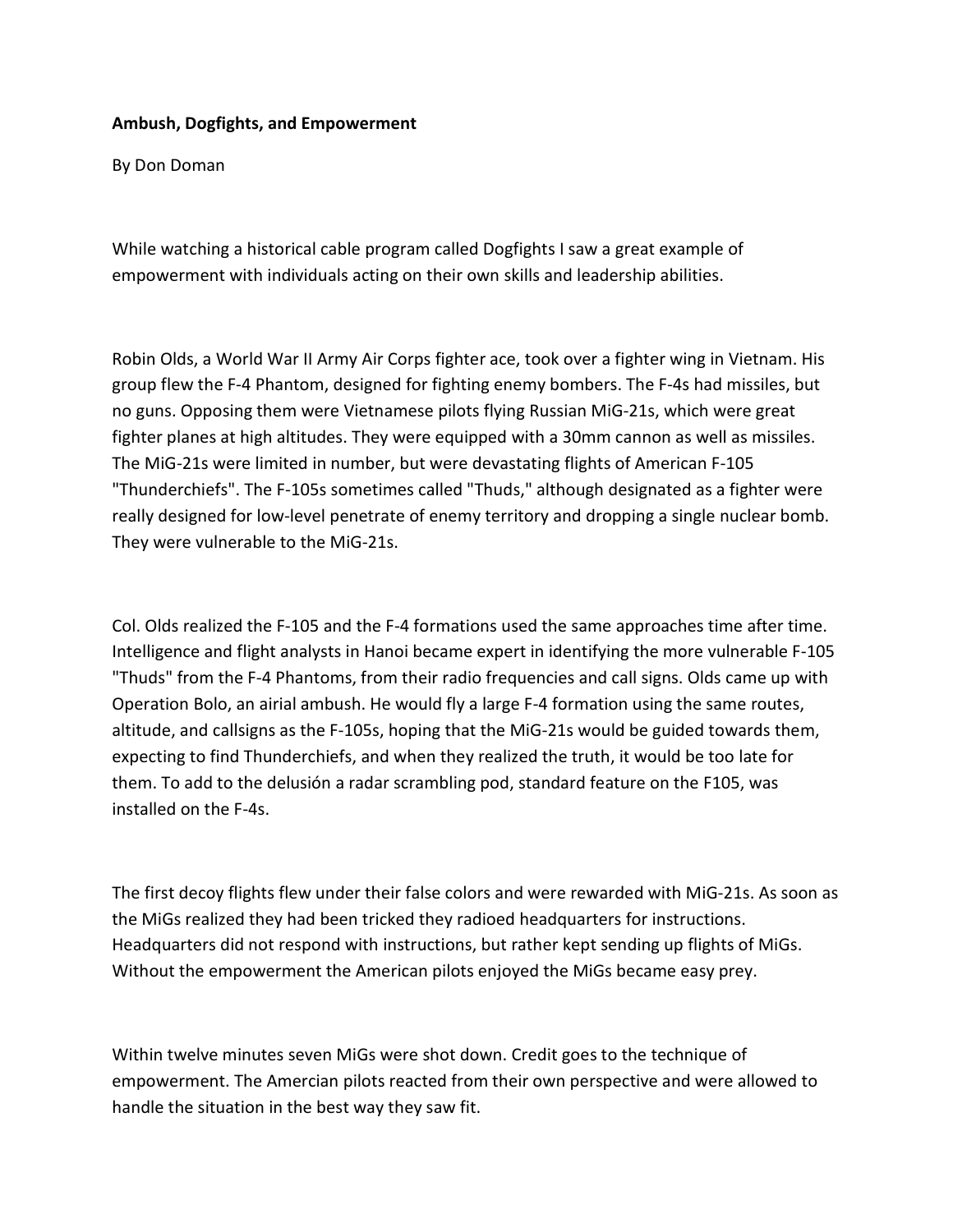While it was a life and death situation that day in Vietnam, in business it's even more important. Empowerment and its co-pilot delegation are great ways to handle problems on the front line.

## Doing What It Takes for a Team Win

By Don Doman

In the feature film Rookie of the Year, Gary Busey plays the part of a one time great major league pitcher, Chet "Rocket" Steadman who has his playing time reduced.

A young pitching phenom, Henry Rowengartner is signed for the team. The reality of playing ball hasn't set in yet with Henry. He is thrilled to be meeting the players he has only read about and seen on TV. As a pitcher he worships "Rocket" Steadman.

Chet Steadman: Do me a favor: Don't call me "Rocket".

Henry Rowengartner: Why not?

Chet Steadman: 'Cause I'm not the "Rocket" anymore.

Henry Rowengartner: Yeah, I don't get it, you're throwing so slow.

Chet Steadman: Well, Thank you very much.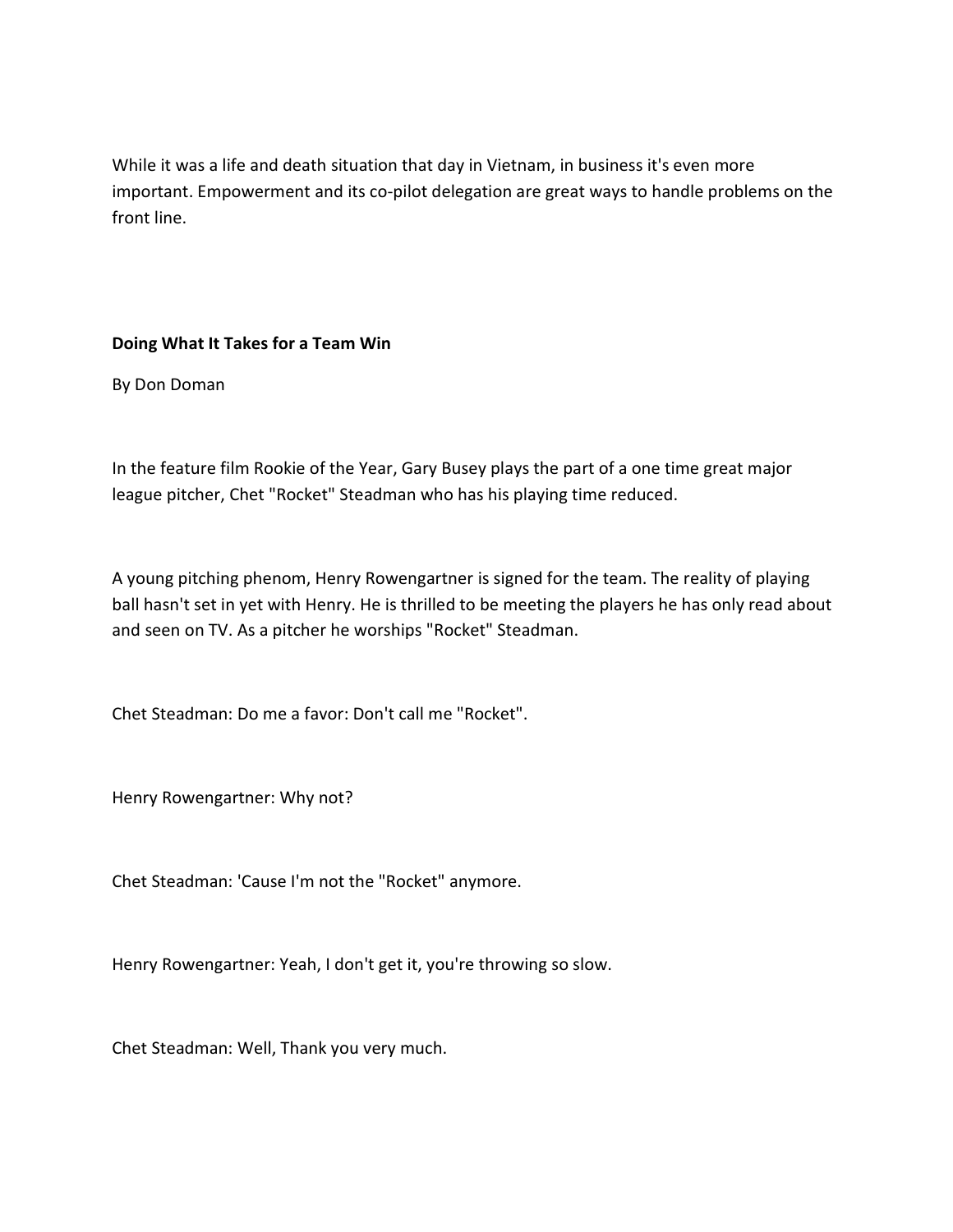Steadman knows his days are numbered. When Henry is introduced into the line-up, Steadman is asked by a reporter, "How does it feel to be out pitched by a twelve-year old?" He replies, "I don't care who out pitches me," indeed all he cares about is the team. The same feeling should permeate both sports and business.

In the movie Steadman becomes a teacher, friend, and mentor to the youngster. Henry is only playing because a broken arm has left him with an incredible fast ball. Steadman gives the rookie a piece of advice, "Henry, don't take this serious. But it's nothing to joke about. But one day, your gift will be gone."

The team supports the effort to win the division championship. At the end of the movie we know that the team has won the World Series, but we don't see them win it. What we see is that in the championship game, both Steadman and Henry lose their gift.

Steadman has gone through physical therapy and with one pitch late in the game he knows that his career as a pitcher is over. Henry is sent in as a relief pitcher for the final inning. Walking onto the field he slips and lands on his pitching arm. We know that his gift in gone and one pathetic practice pitch proves it.

Instead of taking himself out of the game or simply throwing a few pitches to the opposing team and losing the game, Henry signals for his teammates on the field to join him on the pitching mound. He explains what the problem is and asks for their assistance. He has a plan. With a little trickery and good ball handling, they win the division.

The team plays through the World Series and is victorious without the physical gifts of Steadman and Rowengartner. That is the trademark of a great team. It's easy to win games with good players. It's easy to have successful projects with great workers, but in the end a team or a business that can win without the superstars has reached a level of success seen by few. A great team has players or workers that care more about the team than they do for individual attention. A pitcher or a salesman shouldn't ultimately care if someone younger or newer on their team out pitches them as long as the team wins.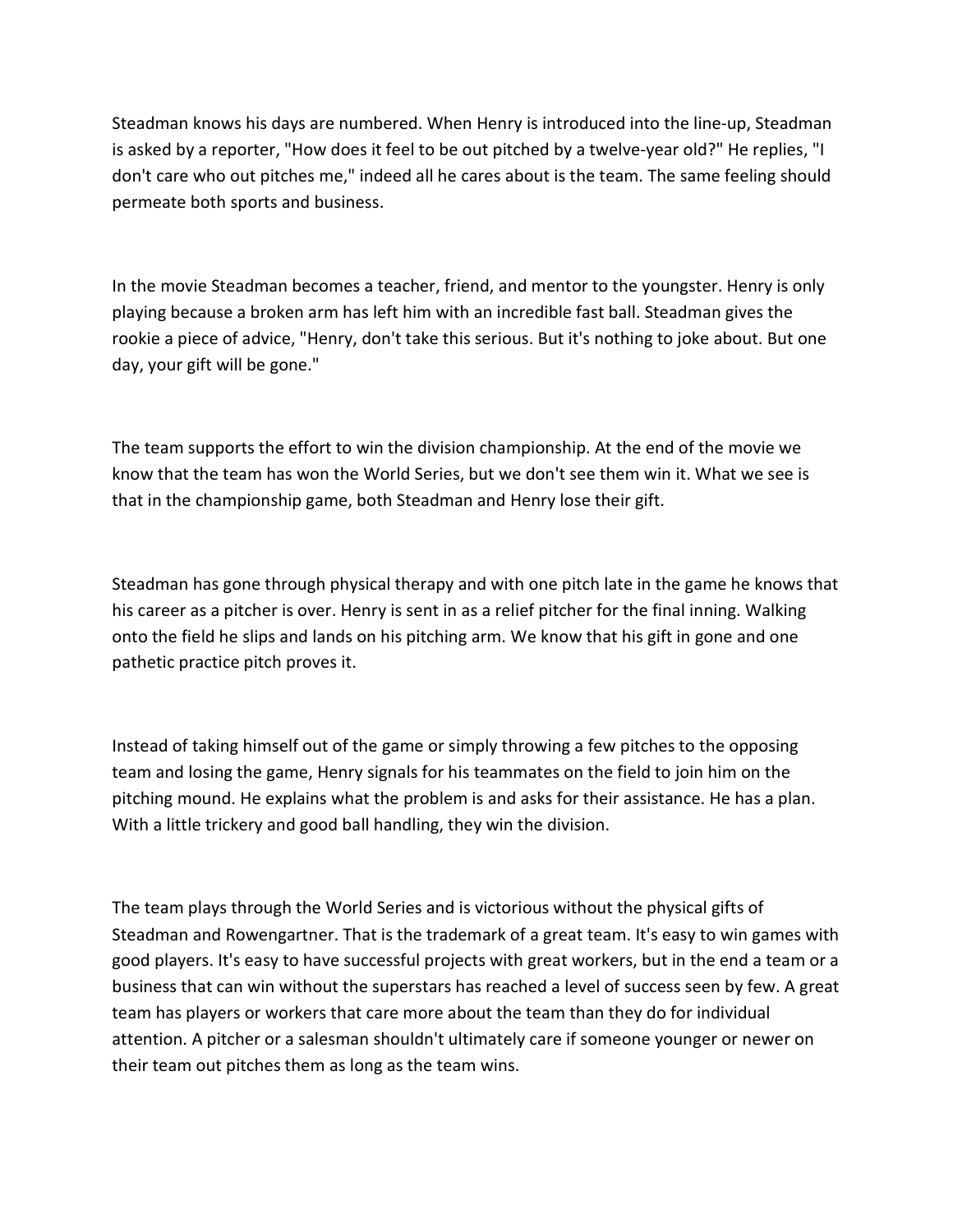#### Setting Records and Attaining Lasting Achievement

By Don Doman

Do we do enough? Do we have limits for what we can do? What we should do?

My best friend Randy, took me out to breakfast and we talked for a good hour and a half. Some of

the conversation centered around the University of Puget Sound. Randy and I, along with my wife,

attended school together, but did not know each other at the time. UPS is and was a small liberal

arts institution in Tacoma, Washington. Randy had been a language and business major. Peggy was a

German major, and I was a fine arts major.

I mentioned to Randy that I had almost attended a recent football game. Two weeks before I read a

great newspaper article about a current UPS "Logger" running back who was on-track for being the

most prolific rusher ever in school history. But, I didn't make it to the game where Rory Lee set

the school record. To my dismay, the game was played in Spokane, which would have been a good six

hours plus drive over Snoqualmie Pass and across the state. I would have started out in the darkness and returned in the darkness. I also would have probably ended up driving in rain and snow. That trip was much more effort than I wanted to put forth. I would have driven the two miles from my home to Baker Stadium on the UPS campus, however. I'm a very fair-weather supporter.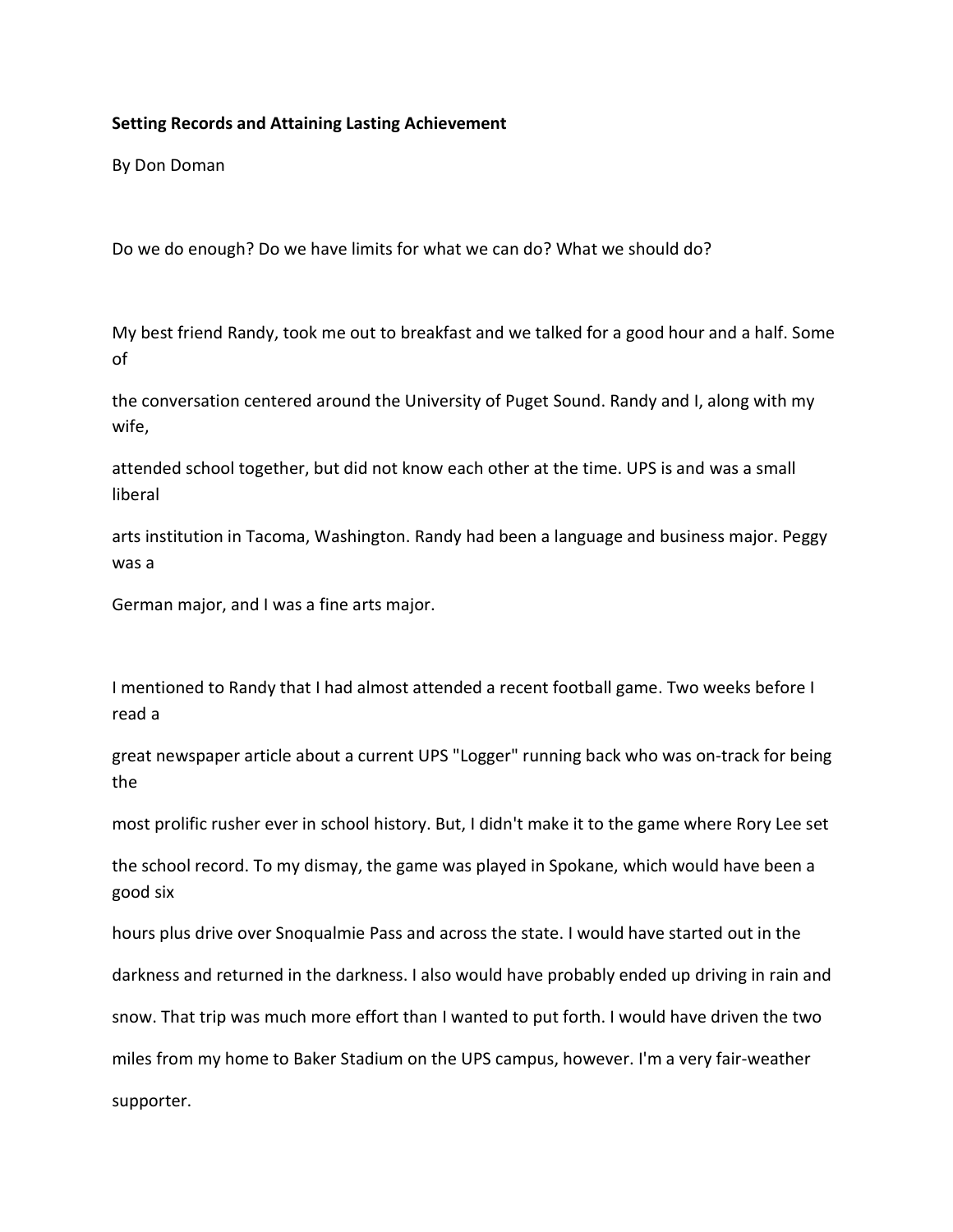The UPS Loggers lost the game. "Lee finished the afternoon with 101 yards on 27 carries and two

touchdowns. The game bumped his career rushing total to 4,051 yards and his season total to

1,278 yards, both new school records." Randy bemoaned that fact that it's hard to compare current

record holders with those from the past. As always, statistics don't really tell you about the

people. Records fall. Record holders change. Fame is fleeting.

Randy brought up the name of the football hero from when we attended school: Joe Peyton. Peyton

had been a marvelous athlete in multiple sports. Randy knew Joe from track & field. He told a

story of one track meet. Joe arrived late. As a member of ROTC and the reserves he had parachuted

twice that morning and then rushed to the track meet. Once arriving at Pacific Lutheran

University in nearby Parkland, he took part in the one hundred yard dash, the 220, anchored the

440, and did everything but give out towels. He took first place in each of seven events. How

many people would have just stopped at jumping out of the airplane?

Joe set records in many sports and eventually came back to UPS as football coach. His widow still

teaches Physical Education there. Rory Lee still has most of his life to set new records and achieve goals. The world is waiting. Actually, I think the world grows tired of waiting for most of us to contribute . . . anything.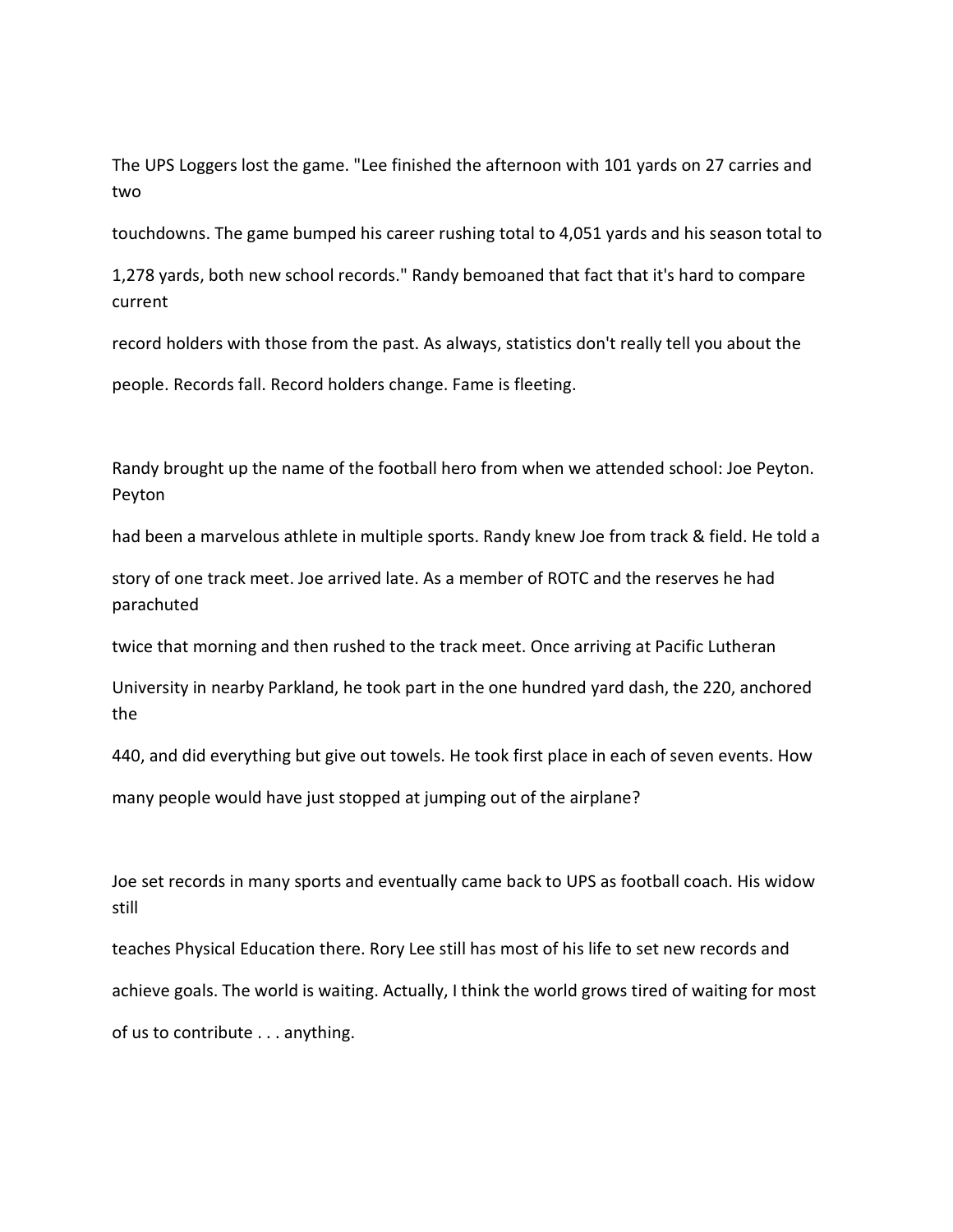So, how much can we do? More than most attempt. How many limits do we have? Fewer than we

suppose. What should we do? I think we should risk failure at every opportunity. We should do as much as we can do. Who knows what records we could break, if we would just try. Like Joe Peyton jumping out of an airplane should be only our first step.

## Getting Back the Lost Client in Six Steps

By Don Doman

When you lose a client it's almost always because of service. Price is rarely the problem. Before you try to win back that lost client you need to examine the problem and figure out why you lost the client in the first place. What does your client think was the problem? What do you think the problem was? If you work together again, is the problem going to resurface?

Here are six steps to help you get back a lost client:

1. Give it some time. Don't go rushing after the client. Let them think about the problem if there was one. This will also give you time to think over your approach. Client problems are sometimes like lover problems. Time will often heal the wound without you having to do anything else.

2. Provide a referral or offer your assistance. In the world of business we run into people who need this or need that. Keep your clients in mind AND keep your lost clients in mind for anything that could benefit them. By knowing the needs of our clients, it's sometimes easy to make suggestions that could help them either with a referral for business, or your assistance with any problem, which could help them.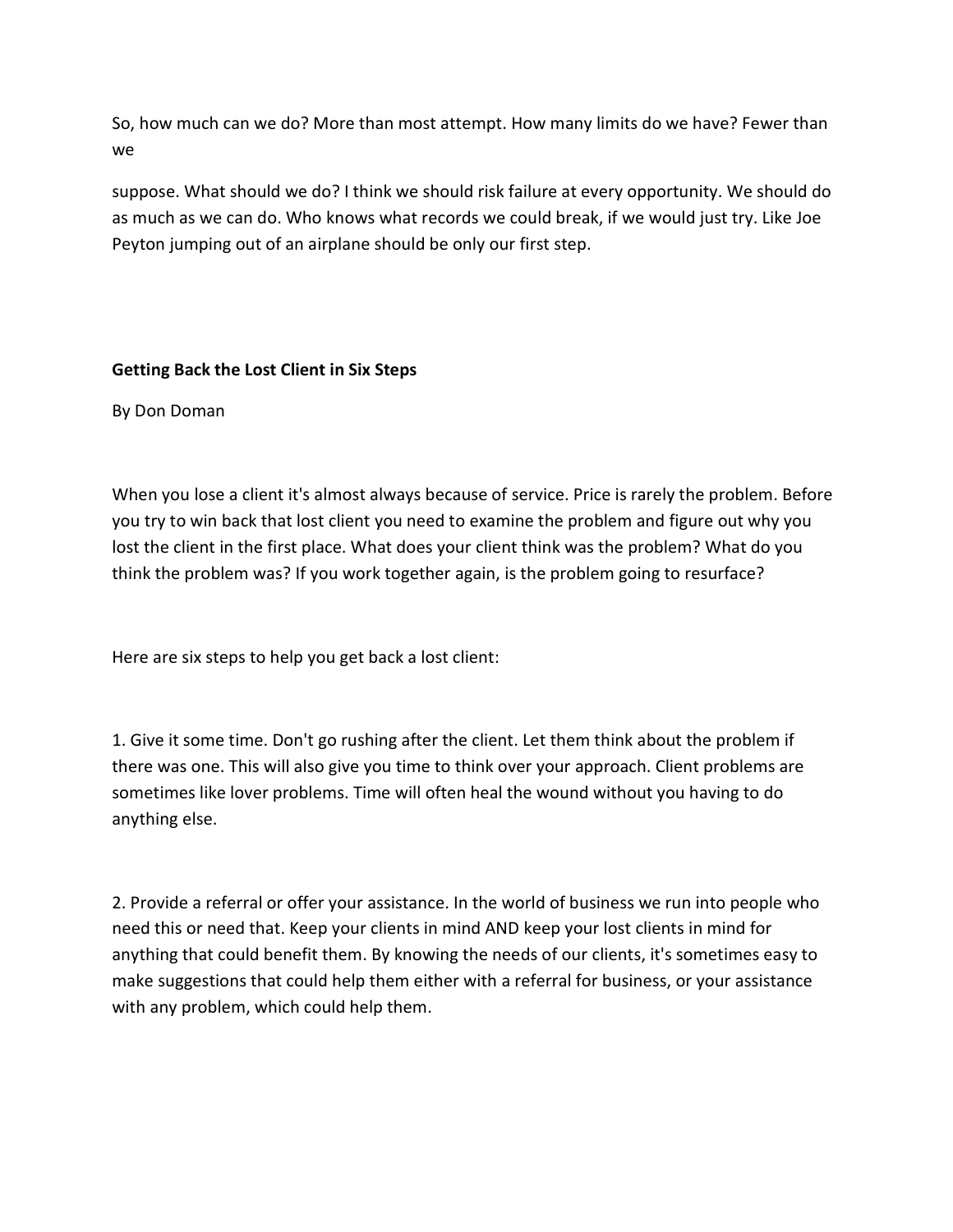3. Do not sever communication relationships. Keep them on your mailing list. Stay on their mailing list. If you send out a newsletter, keep sending to them them. If you use email to stay in contact with your clients, keep the lost clients posted. It also wouldn't hurt to mention any good news concerning the client in the newsletter or email.

4. Make it easy for the client to return. If they call, sound happy to talk to them. If you meet them face to face, shake their hand and give them a big smile. This will remind them why they worked with you in the first place.

5. Have the client solve a problem for you. If you're working on a community project and you think the client might be able to help you out, give them a call. If you respect their taste in food, ask them for a restaurant suggestion for an anniversary dinner. Ask about software. Ask about people. Ask about virtually anything, just don't sound phony.

6. When the client comes back thank them profusely. Everyone likes to be thanked. We enjoy believing that we make a difference and that we are appreciated. Show that appreciation to your lost client.

It takes an effort to leave. If your clients feel wanted in the first place it is almost impossible to have someone else steal them away from you. Once lost you just need to gently keep after them by reminding them of your services, your appreciation of them, and your knowledge of their needs. Once you have them back, keep them and treasure them.

#### Five Attributes of Entrepreneurs

By Don Doman

Entrepreneurs have personality traits that make them ideal people to work for themselves. These same traits, while helpful as an entrepreneur can be irritating and dangerous for normal on-the-job relationships with bosses, managers, and supervisors.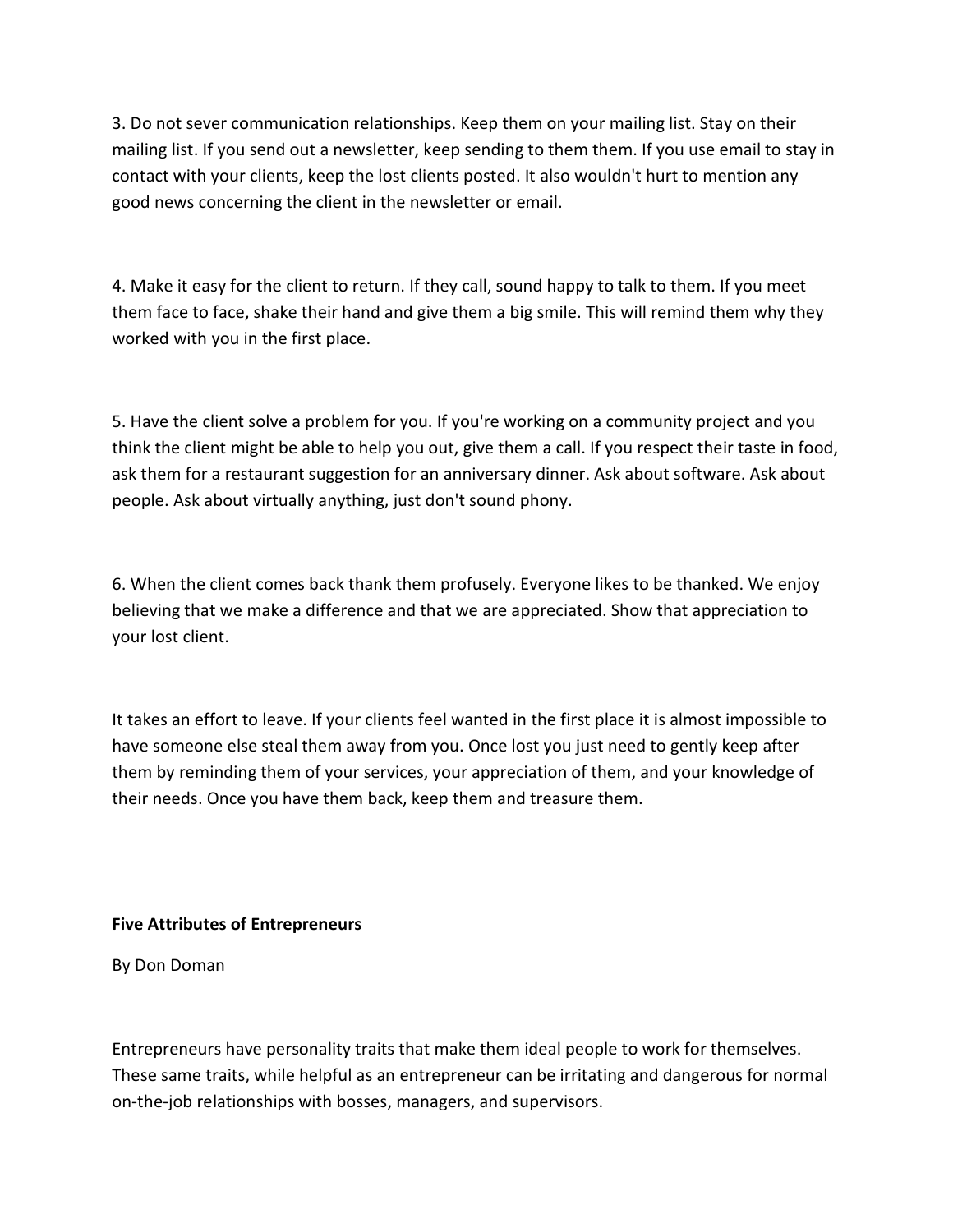1. Willingness to take risks. Being an entrepreneur is demanding. Everything is a risk to someone who only depends upon themselves. Entrepreneurs learn to take calculated risks. They can't throw complete caution to the wind, but they are much more willing to take a risk which seems within reason.

2. Ability to identify good business ideas. For an entrepreneur one of the greatest abilities is that of identifying a good business idea. If a person sees a good business idea, even if it is already being done, just recognizing the idea validates the entrepreneur.

3. Determination and confidence. When every penny spent on an endeavor belongs to you, you must believe in yourself. You can't half believe in an idea, you must be determined and confident.

4. Single-mindedness. An entrepreneur must be focused. An entrepreneur must be able to shut out distractions. Sometimes the must pretend they are wearing blinders.

5. Willingness to put out whatever effort is needed. When you only have yourself to depend on, you have to be willing to put forth whatever effort is required to achieve success. If you won't work for your success, who will?

Although in business, nothing is every 100% certain, if you have these five attributes you might be entrepreneur material. If you have some of these attributes, you might take the calculated risk and open your own business. If you have none of these attributes, self-employment would seem like the wrong career choice.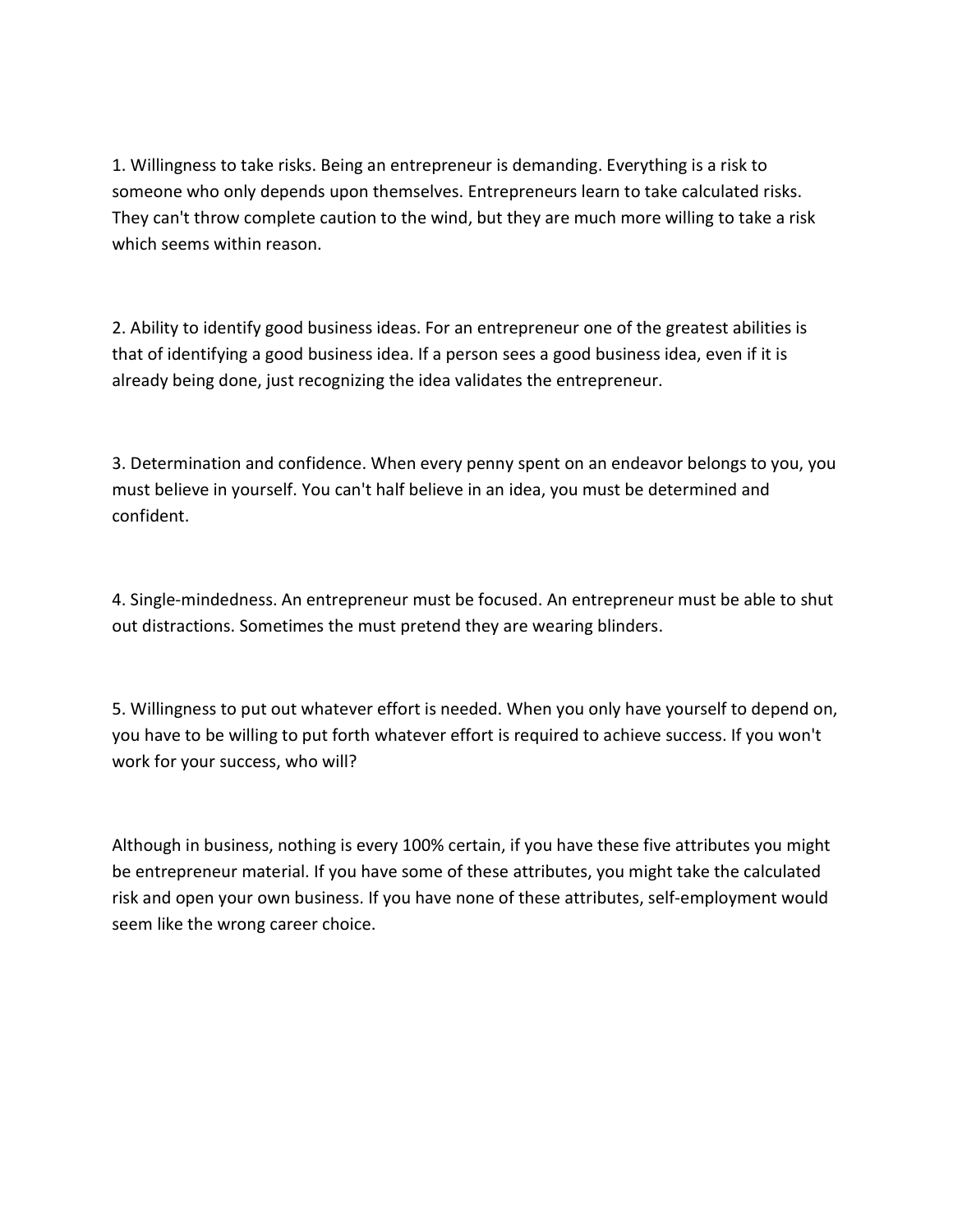#### Life is Like a Carwash

By Don Doman

Today is the kind of day that cries out for adventure. To celebrate I suggest you go through a carwash. You know the ones where you pull up to the entrance, pay your money, and then pull in at the green light and stop when the red light comes on. Your car is showered and soaped and scrubbed with canvas or plastic daubers and then rinsed and blown dry. I did this recently and I got to thinking . . . Life is Like a Carwash . . .

Unless something unusual happens you know about how long it's going to last.

You can go it alone, or you can have friends and family join you on your little journey.

You're spit at.

Everything seems to come at you from all directions with things flailing away at you like furies from Hell.

You have the feeling that you're moving forward, even when you're really just stuck in one place.

And sometimes all you have to look forward to is a blast of hot air at the end.

But Life is Not a Carwash . . . You can complain, and talk to upper management, and perhaps you'll get guidance, but no divine intervention. You'll never get a rain check. You can only go through once. So, sit back, relax, set your sites, keep going straight ahead, stay clean, and enjoy the ride.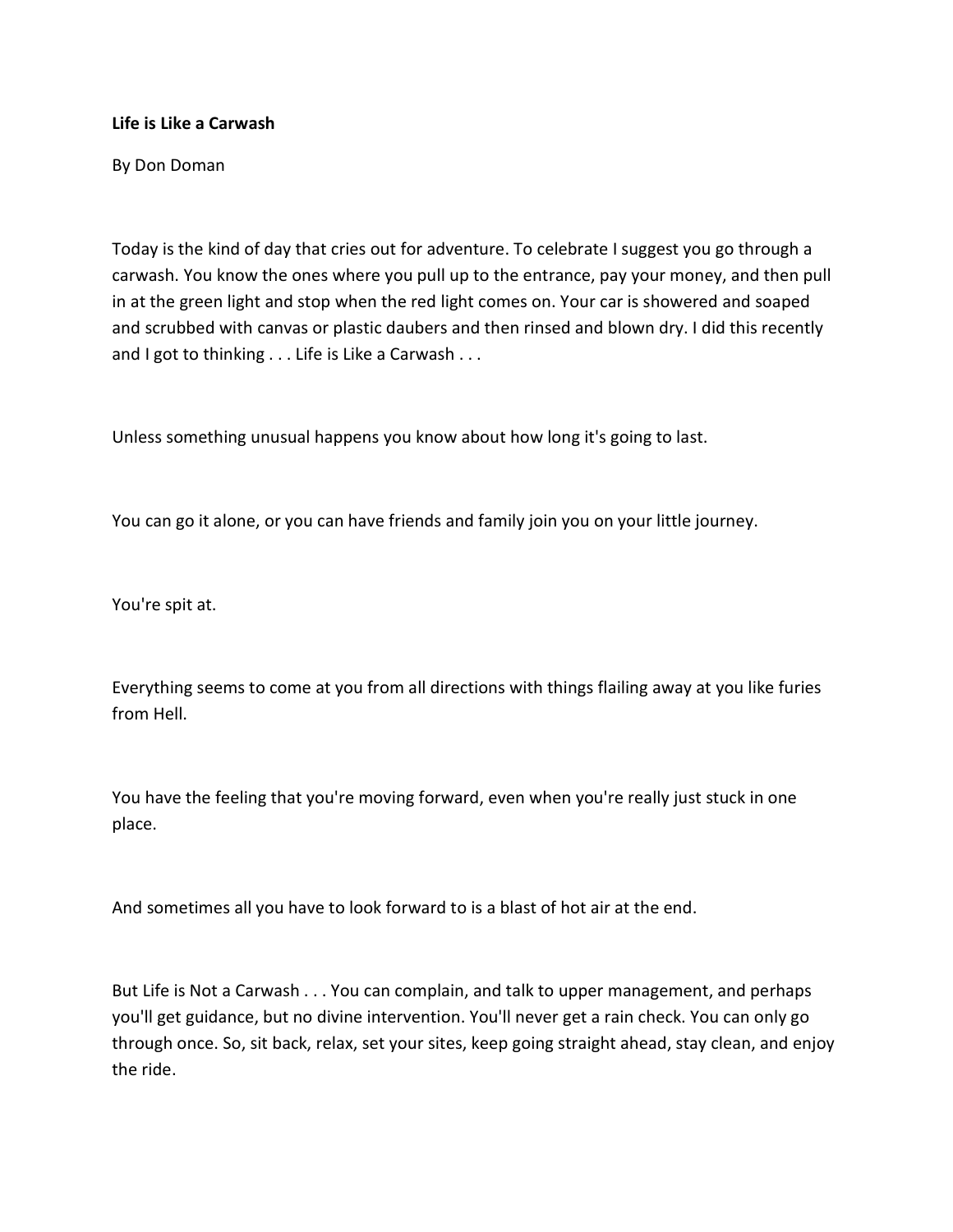#### The King of Queens and a Horrible Business Idea

By Don Doman

One of my favorite television shows was King of Queens. A married couple, Doug and Carrie, are the main characters. They are selfish and self-centered. After being rejected at a number of job interviews, Carrie becomes depressed and tries to find herself. She has great plans to read more, learn more, and do more. She also plans to start her own business. Doug is supportive.

After weeks of staying home, she realizes that she's read nothing, learned nothing and done nothing. She swings into action and starts her own business. She wants to design, manufacture, and market personalized cell phone covers. She hires her father and one of his cronies to decorate the cell phone covers. What she doesn't do is conduct any market research. She's doomed.

Carrie invites friends, associates, Doug's co-workers, and neighbors to her home. With virtually no preamble she launches into a sales presentation. When no one volunteers to buy, she starts assigning phones. She overcomes every objection, but not well.

One friend complains that \$49.00 is too much for a phone cover. Carrie responds that he needs to protect his investment. He replies, "The phone was free." Another "sale" has the objection that his phone is a PDA and won't fit Carrie's stock size. She ignores him and crams the PDA into the cell phone cover. With the pressure of the small cover, the phone begins placing a call. When he complains, Carries cracks that he needs new friends anyway.

As her sales party dissolves in shambles, Carrie faces reality. She's worse off than before. She's lost money, she's wasted time, and her support base of friends and neighbors may never speak to her again. Carrie should have conducted market research. She could have had the same party, but used it as a focus group BEFORE any money was spent and time wasted. She could have presented her idea and then written down her group's responses and then she could have used her friends for a brainstorm of ideas. She might have found out right then that her idea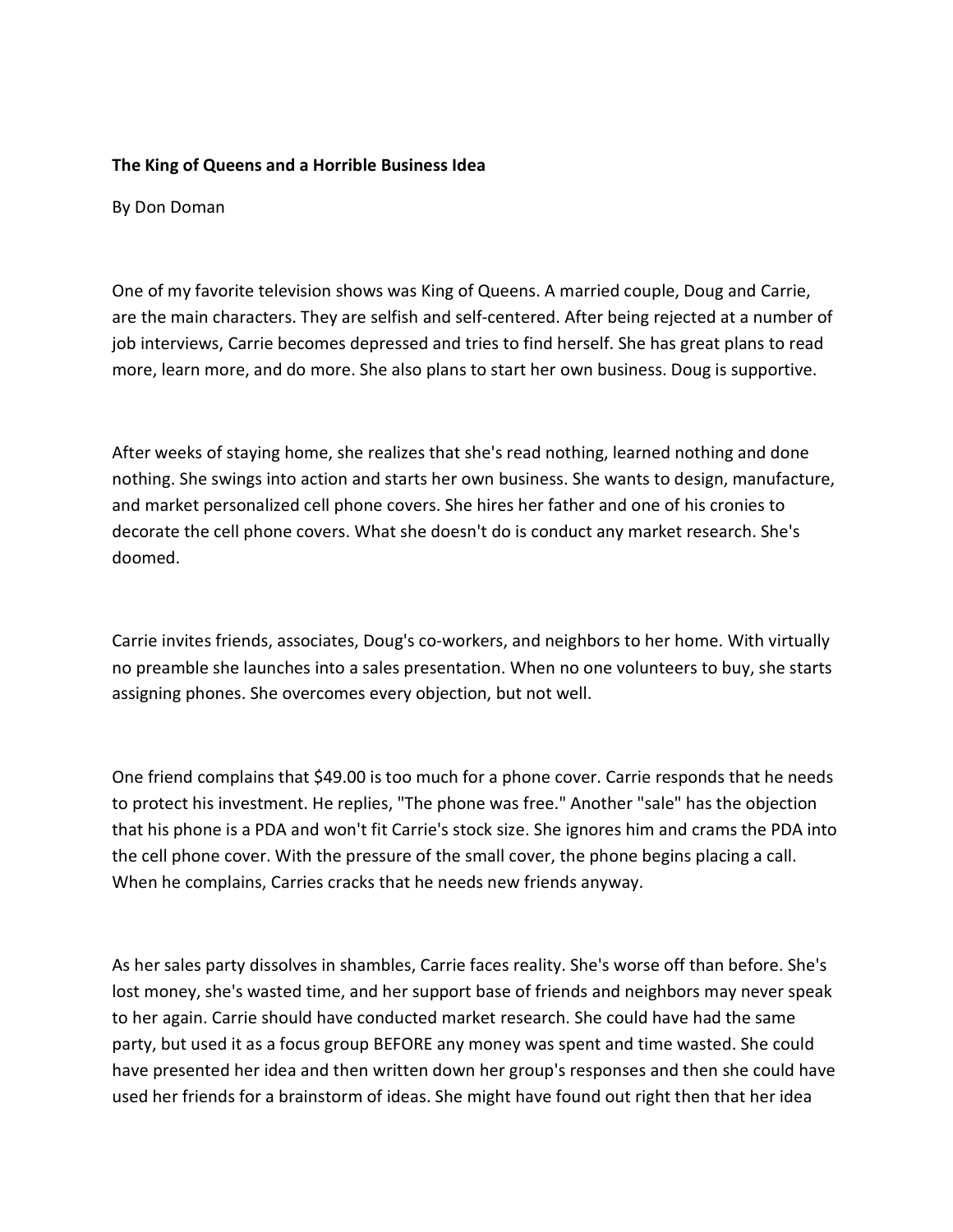wouldn't work, but she also might have discovered other ideas that would fill needs and produce a profit.

Market research is like investing pennies on the dollar. It can save time and money, AND it can present avenues for business that you may have missed. Market research doesn't cost, it saves . . . time, money, and friends.

#### Bargain Hunt: Listening to the Experts

By Don Doman

For many people, both in and out of business, one of the hardest things to do is listening to experts. Why? Because experts generally give advice that runs contrary to what people want to hear. Experts are not always right, but their opinions are worth consideration, especially if all you have to go on is a gut feeling.

There are two television shows where people generally ignore the experts to their own detriment. On Cops, as police officers try to sort out circumstances, they continually tell people, "Sit down and be quiet." But as Blue Collar comic Ron White says about his own arrest, "I had the right to remain silent . . . I just didn't have the ability." On Cops, people ignore police advice, even after several warnings and are finally hauled off to jail.

On the antique show Bargain Hunt, David "Cheap as Chips" Dickinson provides two separate teams with two hundred pounds and an expert. The teams then have an hour to roam around a flea market and purchase two or three items, which are sold at auction a week later. The team that makes the most money gets to keep the profit. However, there usually isn't very much profit because the teams don't listen to their experts all that much.

On a recent episode the two women of the Blue Team came up with a child's chair. The expert suggested a different child's chair for about the same price of 20 pounds. The expert's chair was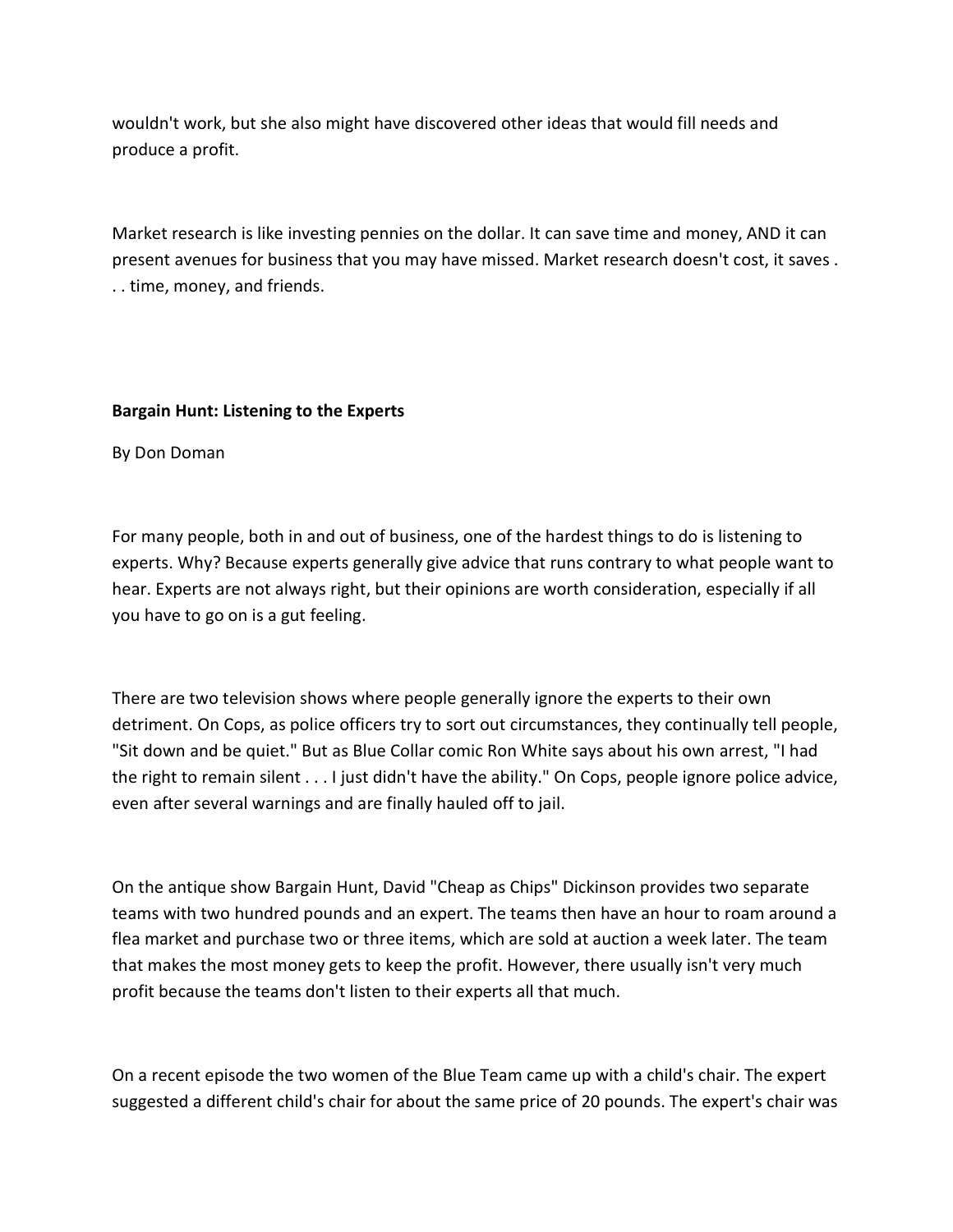from the previous century, had "turned" rather than "straight" supports, and had some worn spots that gave the chair character. The Blue Team chose the one they found rather than the expert's find, because they liked it.

Next the team came back with a metronome, which wasn't that old and made odd sounds. The expert voiced disapproval and gave his reasons. His opinion was ignored. Finally, the Blue Team approved the purchase of a wooden collection box the expert suggested for only 11 pounds. I think the Blue Team approved it because they felt guilty. The expert seemed relieved.

The Red Team didn't take all of their expert advice either, but they listened enough to make a 24 pound profit. The Blue Team made a profit of 14 pounds, which mostly came from the expert's collection box. The box sold of 28 pounds, making a whopping profit of 17 pounds, but that wasn't enough to offset the Blue Team's combined loses with the child's chair and the metronome.

When given expert advice, the first thing we need to do is listen. The second thing to do is evaluate. If an expert's opinion runs completely against what we want to do, then we should consider changing our opinions. We should remain silent and make our final decisions based on facts and reasoning, not on our hopes and feelings.

#### Success: Can You Spell That Without Any S's?

By Don Doman

The wonderful feature film Akeelah and the Bee is about friendship, community, achievement, and love. If I had enough money, I would give multiple copies of this movie to every single educational institution in the world. I can't give away that many DVD copies, but I can give a few and so can you.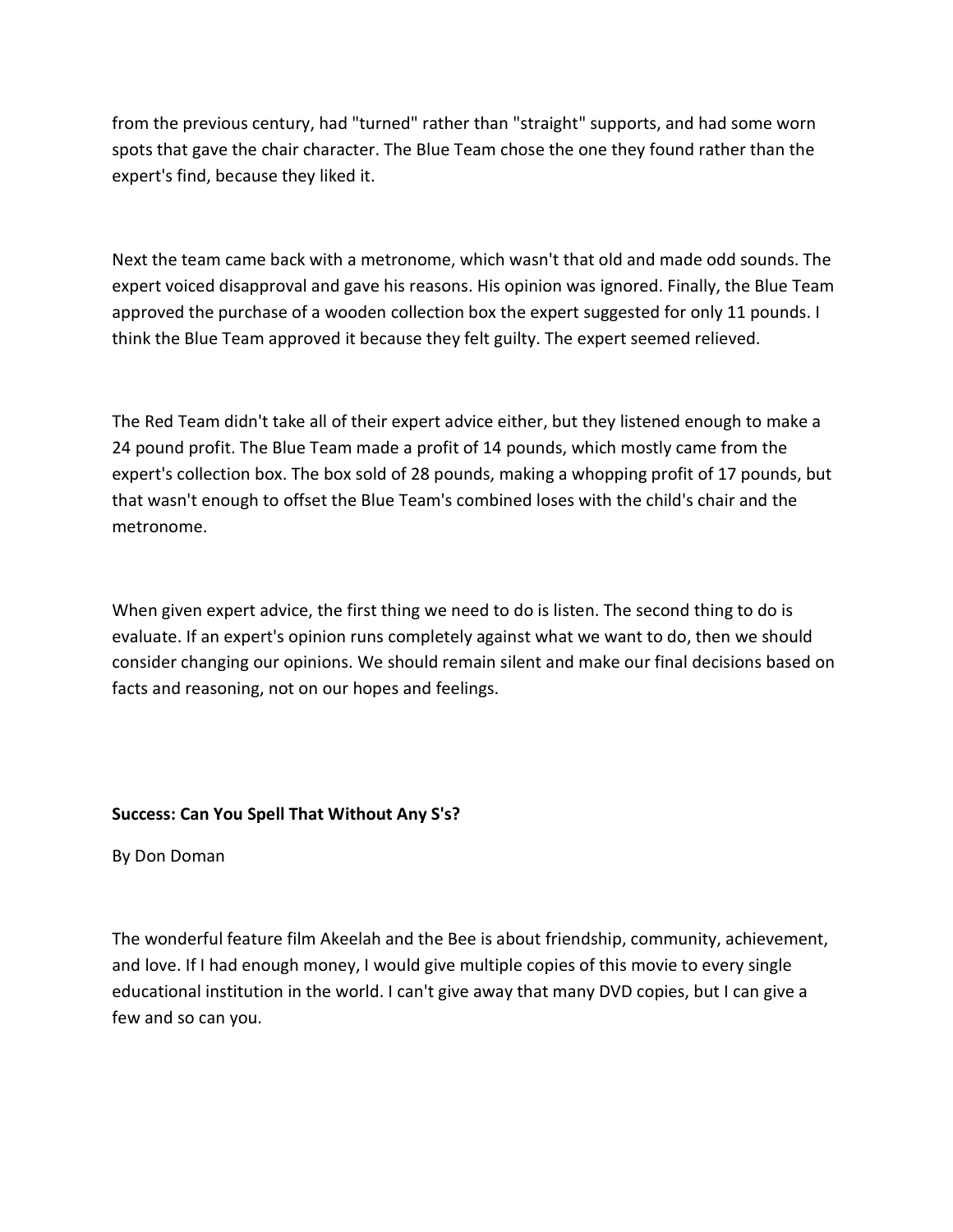"Akeelah Anderson can spell. She can spell better than anyone in her school in South Central Los Angeles, and she might have a chance at the nationals. Who can say? She sees the National Spelling Bee on ESPN and is intrigued. But she is also wary, because in her school there is danger in being labeled a "brainiac," and it's wiser to keep your smarts to yourself. This is a tragedy in some predominantly black schools: Excellence is punished by the other students, possibly as an expression of their own low self-esteem."

-- Roger Ebert

We see Akeelah as she struggles to get by in school. She's never missed a spelling word, although she doesn't study, but she does love words. She plays Scrabble on her computer. Her dad also loved words. He died when she was six, and now five years later she feels closer to her dad than her mother, a single, over-worked mom trying to raise a daughter with her own baby, Akeelah and her gangsta-wannabe brother.

This is a movie with relationships and my favorite one is between Akeelah and her best buddy, Georgia. Georgia is always supportive and she has dreams of her own. She wants to be a flight attendant. She is unwavering in her encouragement of Akeelah, and Akeelah repays with encouragement and support in kind. When Akeelah is invited to a birthday party for a fellow spelling bee contestant in the prestigious Woodland Hills area, Georgia goes with her. At the party, however Georgia refuses to get out of the car and instead chooses shopping at the mall. She knows she doesn't fit in with Akeelah's new friends. As Akeelah gains notoriety and becomes a local celebrity, Georgia sees Akeelah less and this saddens her, but she never fails to offer encouragement. They remain friends . . . and Georgia will probably grow up to be a flight attendant.

Throughout the movie, the characters never take the easy way out. There are so many clichés that could have been easily applied. They weren't.

Akeelah meets every challenge with determination and pluck. She chooses her own path from forging her permission slip, to skipping a tutoring session, and to misspelling a word on purpose. She makes decisions and suffers the consequences.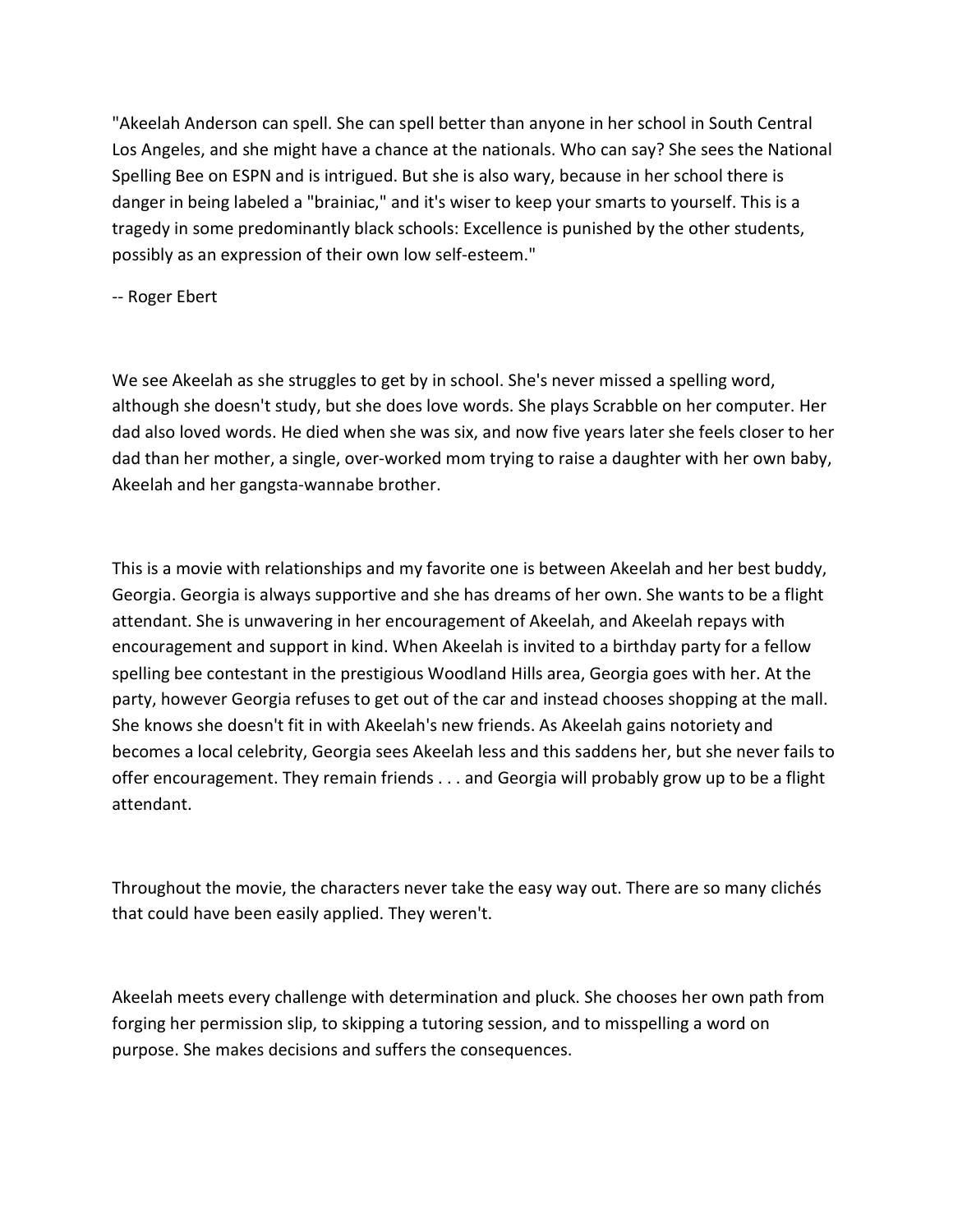Akeelah and the Bee is a movie that deserves to be shown over and over again to young people, old people, friends and strangers as well. Share the experience with your neighbors and students. Support your local schools at every opportunity. Now, that spells success.

## Following Flawed Leaders

By Don Doman

The Searchers (1956) stars John Wayne in one of his most compelling films. I've seen the movie countless times. I've owned my own copy for years, and yet when I come across the film as I flip through the channels on my remote I stop and watch it again. The film is about heroes, revenge, leadership, and doing the right thing.

The Searchers tells the emotionally complex story of a perilous, hate-ridden quest and Homericstyle odyssey of self-discovery after a Comanche massacre, while also exploring the themes of racial prejudice and sexism. Its meandering tale examines the inner psychological turmoil of a fiercely independent, crusading man obsessed with revenge and hatred, who searches for his two nieces (Pippa Scott and Natalie Wood) among the "savages" over a five-year period. The film's major tagline echoed the search: "he had to find her...he had to find her."

-- Tim Dirks

John Wayne plays Ethan Edwards, a dedicated man, a hate-filled man, a driven man . . . a man of contradictions and flaws. Ethan comes home to Texas three years after the Civil War. When Reverend Samuel Johnson Clayton (Ward Bond) says, "I ain't seen you since the surrender. Come to think of it, I didn't see you at the surrender." Ethan replies, "(I) don't believe in surrenders."

A group of Texas Rangers and deputized posse go looking for some raiding Indians who have stolen some cattle. They find the cattle slaughtered and Ethan realizes they have been lured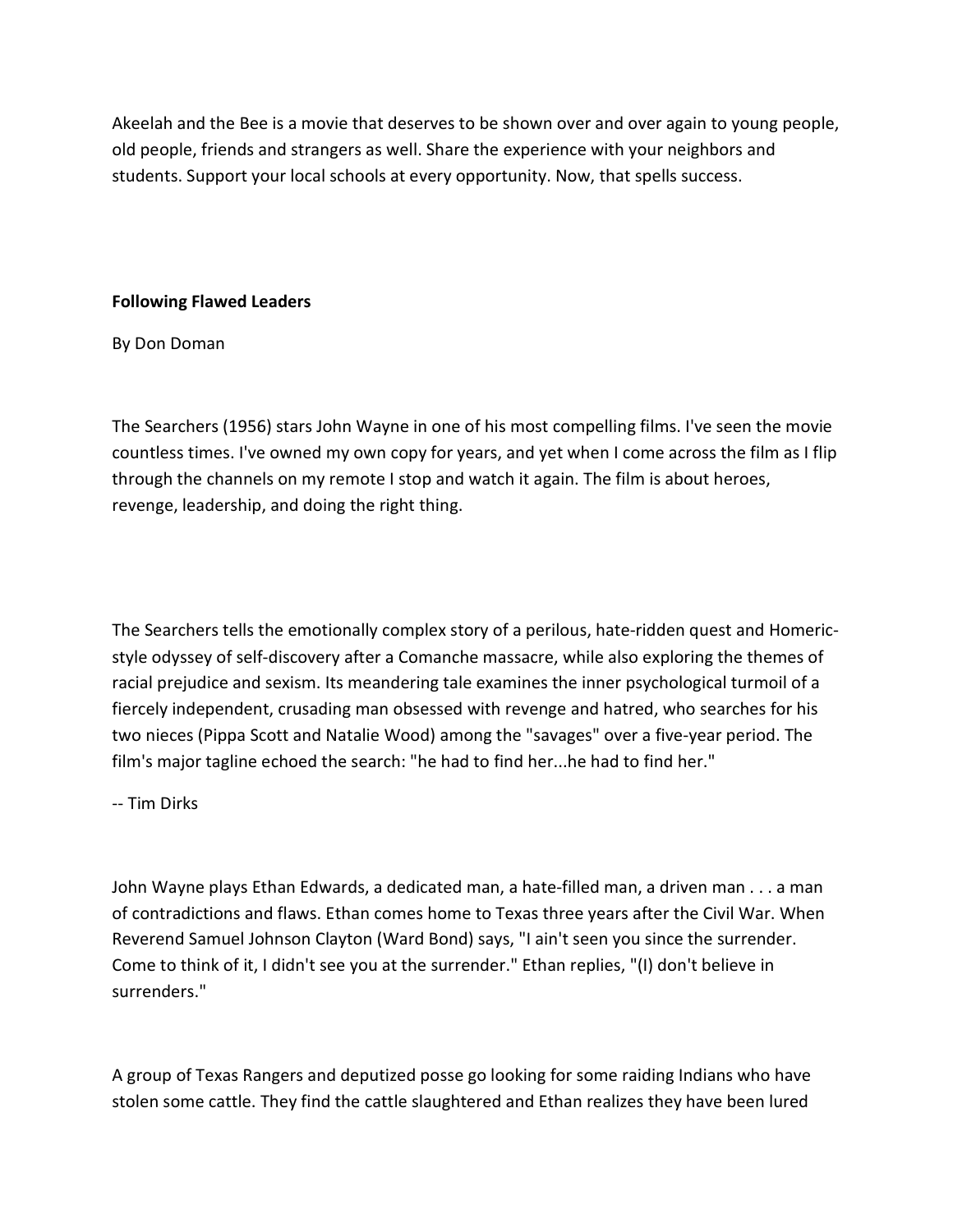away for cause. Fierce Comanche Indians, led by the chieftain Scar, kill Ethan's brother and rape and then kill his sister-in-law. His two nieces are kidnapped.

A large posse set out to search for the girls. As time goes by the posse dwindles. It becomes clear that Ethan considers the girls dead or worse. They may have become Comanche themselves. He is now only seeking revenge. Reverend Clayton of the Texas Rangers asks Ethan if he is ready to quit his search. Ethan replies, "That'll Be The Day."

Ethan and his brother's adopted son, Marty, who is part Cherokee and therefore less than human, continue looking for the Comanche and any evidence of the girls. Ethan finds Lucy, raped and tortured. The two continue on with Ethan the driving force. Marty stays to protect Debbie from Ethan if they ever find her.

In the end Ethan gets his revenge and rescues Debbie. He cannot kill her.

In the film we see some of the best shots ever recorded on film. We hear memorable lines. We see excellent acting. We see relationships develop. We experience great directing. But most of all, we see the face of leadership.

In Ethan Edwards we see a leader we can depend on. We know him. We can depend on him. We honor his decisions. We know that he will arrive at his destination. We know too, that we will arrive with him.

Some leaders you would follow into Hell because you feel that you will reach your goal AND continue to live . . . or at least have a better chance of surviving. We see this in the leadership of Lt. Col. Hal Moore (Mel Gibson) in We Were Soldiers, Richard Winters (Damian Lewis) in Band of Brothers, Lieutenant John Chard (Stanley Baker) in Zulu, and Michael Corleone (Al Pachino) in The Godfather series. Each of these people have flaws. All leaders have flaws. We should never stop following because leaders have flaws, but we should never be blind to them.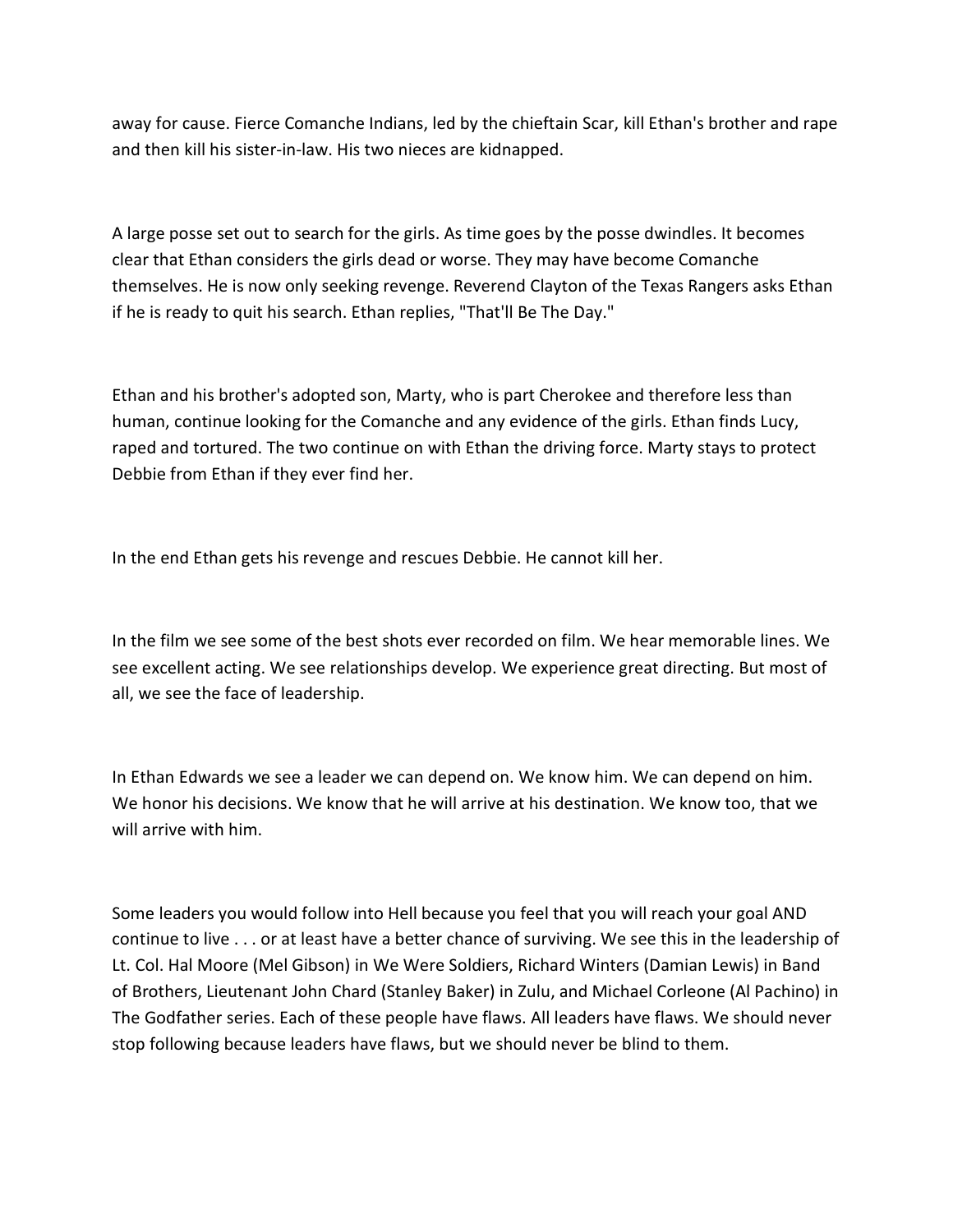Ethan Edwards has major flaws. He overcomes many on his journey. We see him struggle with his thoughts and decisions. Great leaders are worth the search and effort to find them. Ethan Edwards is a hero. He is a leader. In the end he does what is right. To do less is unthinkable. As Ethan says, "That'll be the day."

## When You're Extraordinary, You Gotta to Do Extraordinary Things

By Don Doman

I can't image a life without music and song. A good song can heat up your emotions. It can promise greatness. It can fill your mind with creative thoughts. It can inspire you to greater achievement and success. When a good song is matched with good lyrics, it can talk to your soul.

"Every man has his daydreams

Every man has his goal

People like the way dreams have

Of sticking to the soul."

-- Corner of the Sky by Stephen Schwartz

In the fall of 1973 I found myself in Philadelphia with a little time to kill. I was there for corporate training, but had finished. Everyone flew home except Ed and I. He had been to New York once. I had never been there. We decided to travel the short distance to New York City and enjoy ourselves.

We visited Macy's department store where I bought my wife perfume. We stayed at the Waldorf-Astoria. We ate at a fancy fondue restaurant, which was the current rage. We attended a Broadway show and finished off the evening at The Playboy Club. That one day in New York cost me more than I could afford, but as the saying goes, the memories are priceless.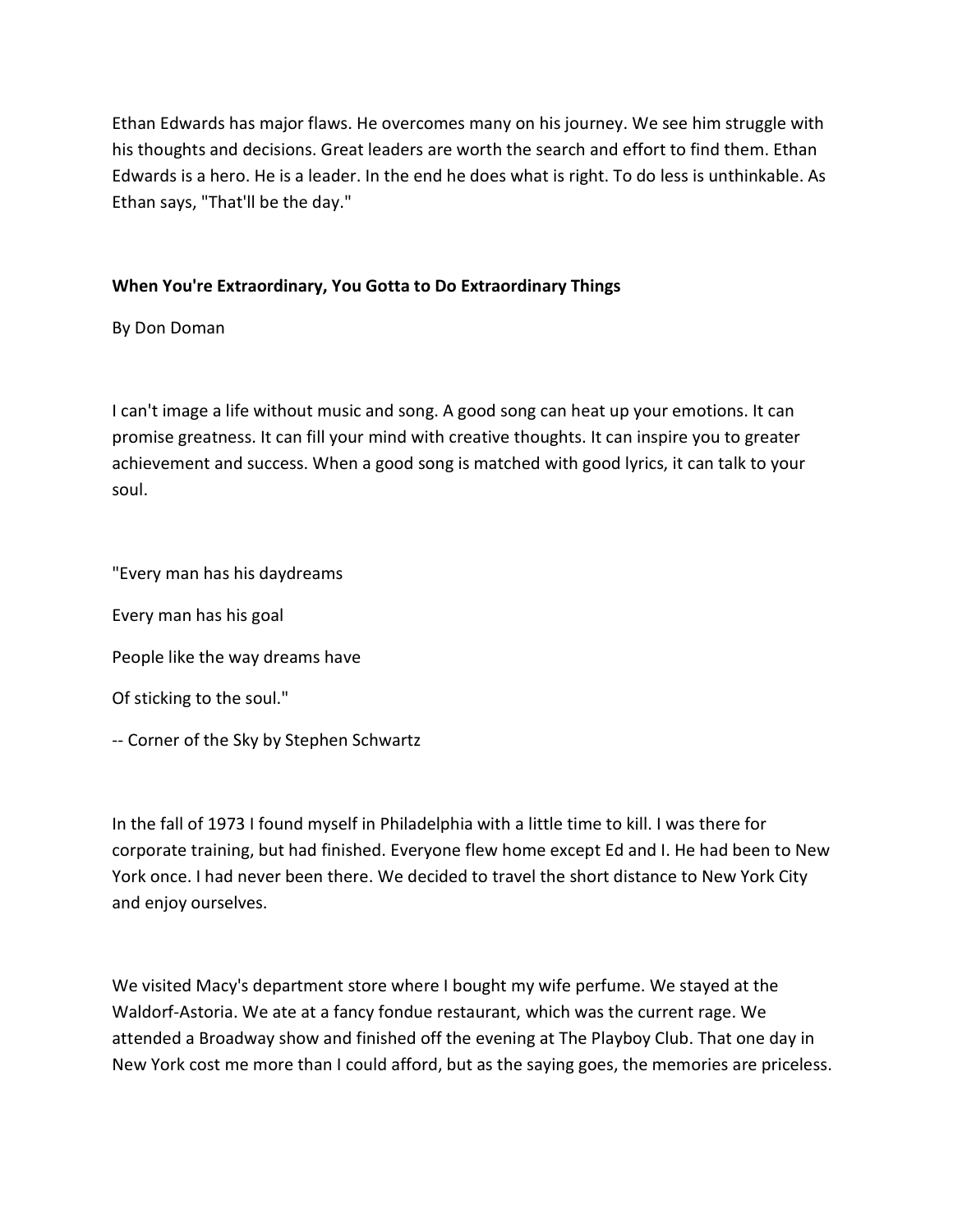The Broadway show was Pippin starring John Rubenstein, Jill Clayburg, and Ben Verine. Pippin was a Bob Fosse musical. At the time I didn't know who Bob Fosse was, but I found out. I've grown to admire his dancing and direction. I had seen John Rubenstein and some of the dancers perform a number from the show on Johnny Carson, but that was all I really knew about the play.

The music was inspiring. I've always had self-confidence, but the music pumped me up, so I was like self-confidence on steroids. One of my songs was Corner of the Sky.

""Rivers belong where they can ramble Eagles belong where they can fly I've got to be where my spirit can run free Got to find my corner of the sky." -- Corner of the Sky by Stephen Schwartz

I had completed a course in goal setting and at the time was president of the Tacoma Junior Chamber of Commerce (Jaycees). I wanted to help humanity and accomplish great things. That song combined with the message of another song stuck with me. The other song was Extraordinary.

""When you're extraordinary

You gotta do extraordinary things"

-- Extraordinary by Stephen Schwartz

I didn't return home and set the world on fire, but I did return home filled with fire. I'm not the king of the universe, but I have accomplished many things at home, in business and in the community.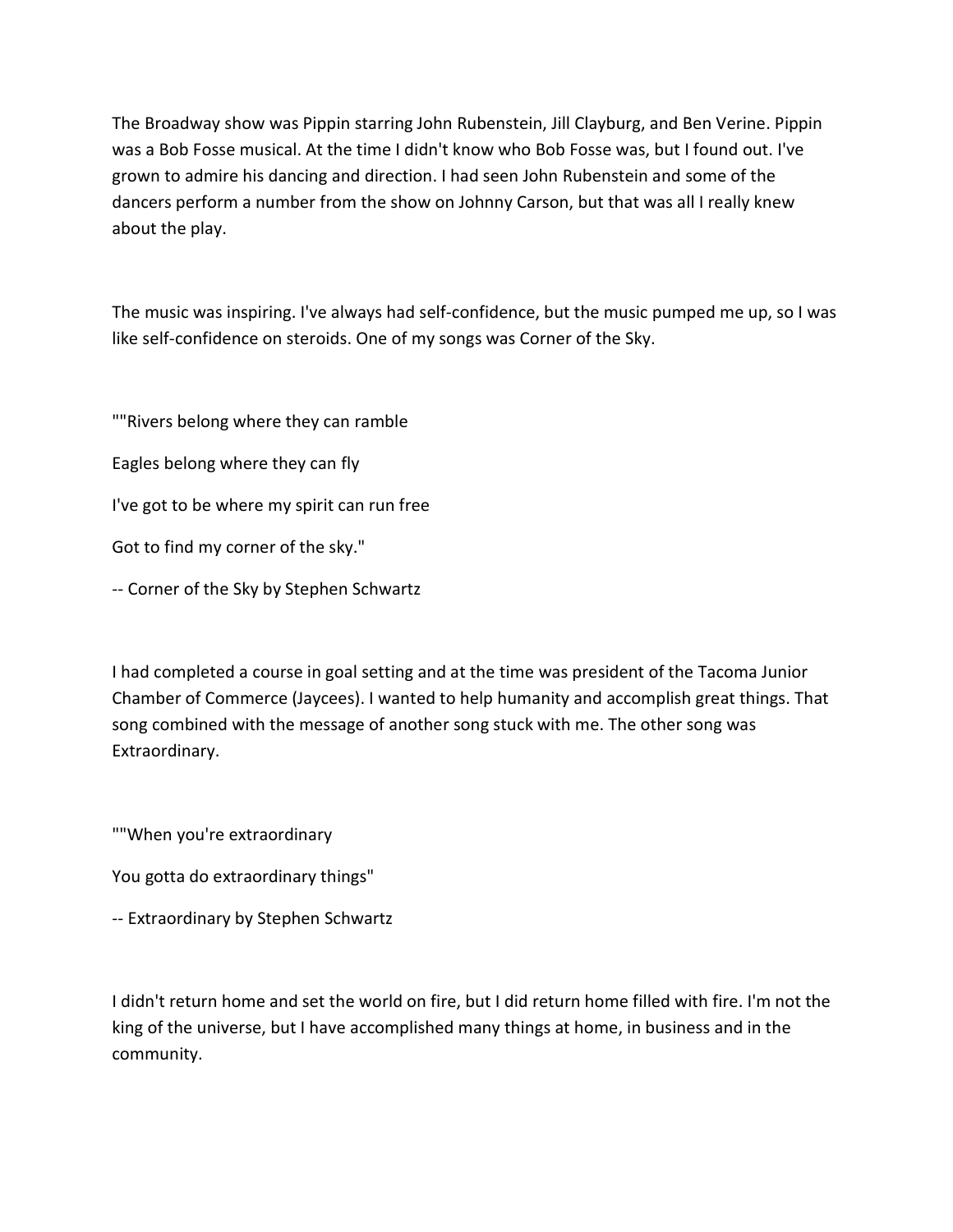Many times while I'm working I'll sing to myself the phrase "Rivers belong where they can ramble, eagles belong where they can fly" and then slip into "When you're extraordinary, You gotta do extraordinary things." I stop what I'm doing, and think back to my one day in New York City. Then I get back to the task at hand . . . and work and dream . . . a little harder.

## The Wiley Coyote is the Acme of Success

By Don Doman

We've all seen him trying to catch the roadrunner using rocket propelled skates, painting fake tunnels on rock walls, and running off into space from a cliff and standing there until he notices he is completely without support. He never catches the roadrunner, so why should we copy him? The coyote is a survivor, and in today's business world that's success.

In an article for Smithsonian Magazine an amazing story of change and adaptation is told featuring the coyote.

"The coyote, that cunning canine of wide-open spaces, has come to the nation's capital. And to New York, Chicago, Los Angeles and other cities. In fact, coyotes have spread to every corner of the United States, shifting their behaviors to fit new habitats and spurring researchers to cope with a worrisome new kind of carnivore: the urban coyote."

-- City Slinkers by Christine Dell'Amore

Each day there are innovations in technology and communications. We need to be like the coyote and shift our behaviors to fit new challenges. We need to look for different ways of doing things and finding paths to success. We need to reach more people, communicate better with them, and deliver products and services that will be beneficial. How can we do this?

"One of its most celebrated traits is its trickiness; coyotes have been outsmarting trappers for centuries. Recently, biologist Jon Way, who has been studying the predators in Massachusetts, set a trap near the Boston Airport. Coyotes somehow snagged the rib meat put out as bait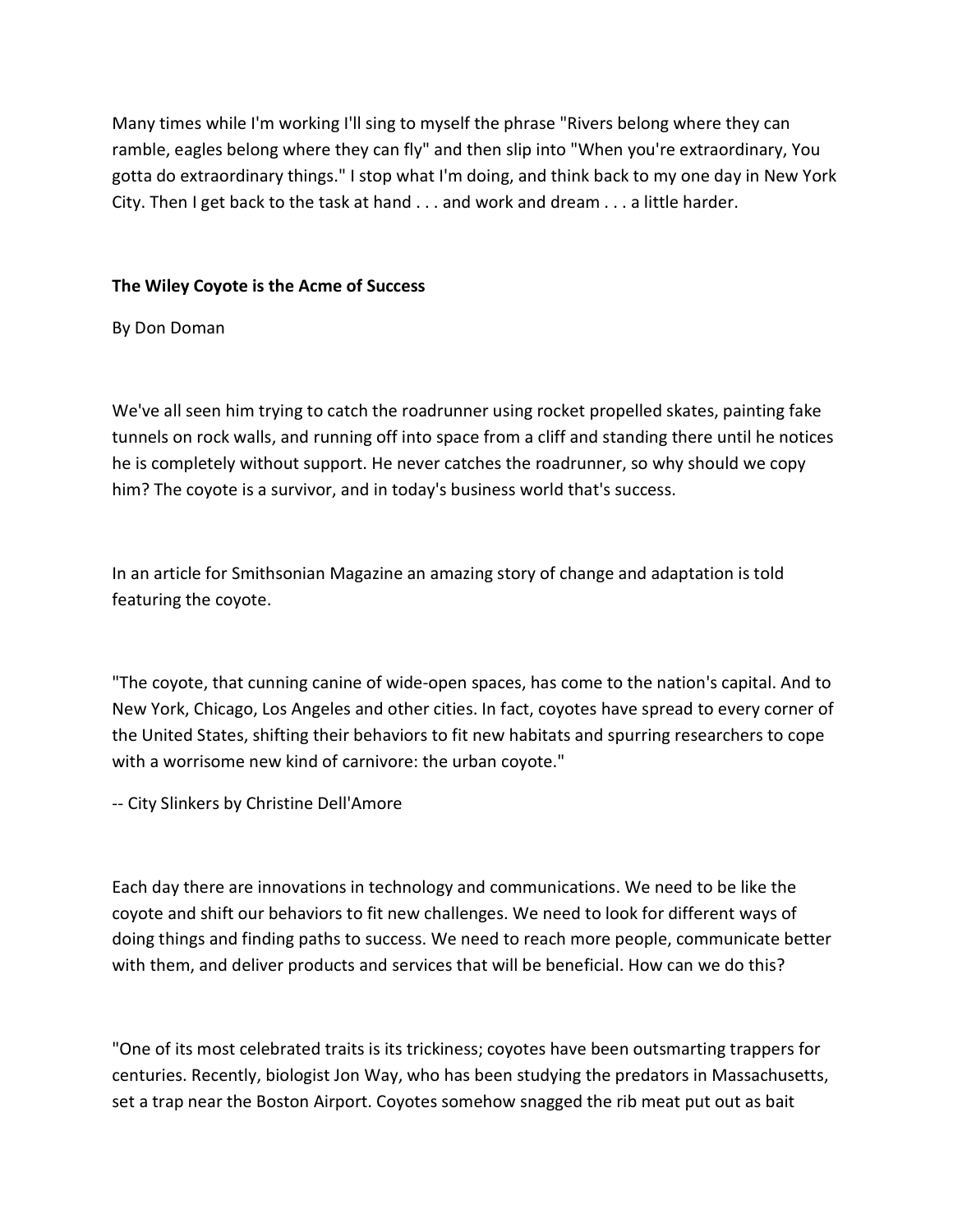without getting caught. In the Navajo version of the creation of the world, old men had just finished embroidering the sky in brilliant patterns when the trickster Coyote ran across their work, scattering the stars."

-- City Slinkers by Christine Dell'Amore

Stan Gehrt, a wildlife biologist at Ohio State University, has a theory that the successful coyotes are now teaching their survival skills to new generations. I like that. If they are staging "Success and the Coyote" seminars across the country we should all be standing in line for tickets.

Until Wiley Coyote comes to your town, there are other training methods available, however. I like a training program from Australia called Creative Problem Solving. This turn-key seminar comes with video, complete script, and participant handouts all on one CD-ROM and an accompanying video tape. The only thing it doesn't have is a coyote . . . or even a dingo.

"In an age of computers and technology, the one thing that sets us apart from machines is our ability to be creative. Managers and supervisors who can nurture an ideas environment where employees and team members are encouraged to see problems and solutions through new eyes - and then develop solutions that add to the organizations value through improved processes, new products or better marketing, will achieve success."

- ad copy for Creative Problem Solving

We need to look both inside and outside our organizations. What will work? What could work? What's worked ages ago that might work for us now? We need to ask these questions and more. We shouldn't be afraid of ideas and innovations. We should embrace them and the opportunity to survive. We should think of ourselves as hungry coyotes out on an adventure. Each day brings new wonders. Isn't that exciting? Doesn't that sound like fun?

Christine Dell'Amore ends her article with a description of two coyotes caught on film. She says they look curious, fearless and eager. Curious, fearless and eager? Isn't that what we should all be?